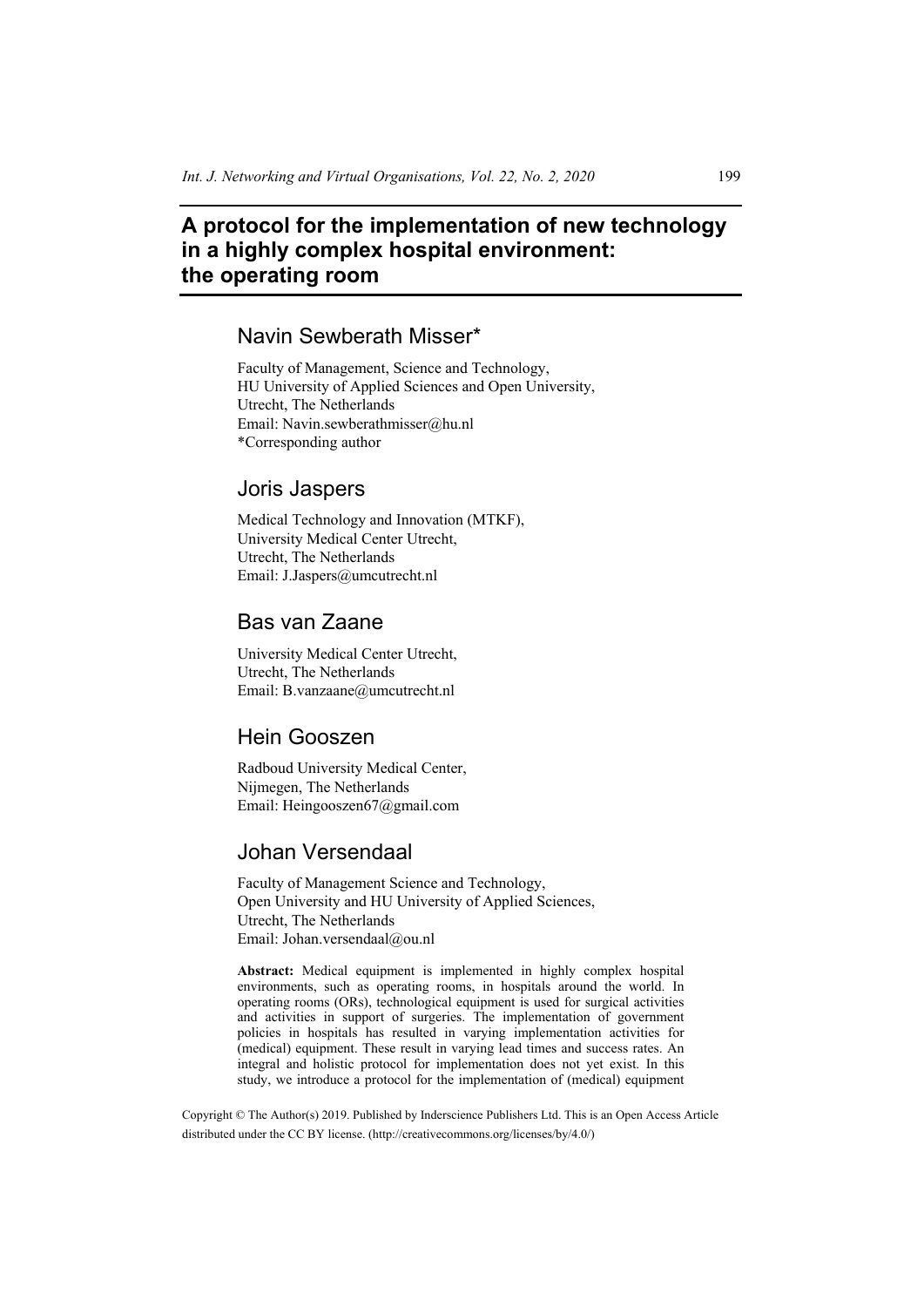#### 200 *N. Sewberath Misser et al.*

in ORs that consists of implementation factors and implementation activities. Factors and activities are based on data from a systematic literature review and an explorative survey among surgical support staff on factors for the successful implementation of technological and (medical) equipment in ORs. The protocol consists of five factors and related implementation activities: the establishment of a project plan, organisational preparation, technological preparation, maintenance, and training.

**Keywords:** implementation; protocol; medical technology; (medical) equipment; healthcare; hospital; operating room; operating theatre; integration; scrub nurse; circulating nurse.

**Reference** to this paper should be made as follows: Sewberath Misser, N., Jaspers, J., van Zaane, B., Gooszen, H. and Versendaal, J. (2020) 'A protocol for the implementation of new technology in a highly complex hospital environment: the operating room', *Int. J. Networking and Virtual Organisations*, Vol. 22, No. 2, pp.199–217.

**Biographical notes:** Navin Sewberath Misser holds a Bachelor in Industrial Engineering and Management and a Master in Business Management. As a PhD researcher he is developing a protocol for implementation of new (medical) equipment in operating rooms at the University Medical Center in Utrecht, The Netherlands. He currently holds a position as head of department Built Environment at the HU University of Applied Sciences in Utrecht, The Netherlands.

Joris Jaspers holds a PhD in Surgical Equipment design and evaluation. As an Associate Professor in Labour Saving Devices at the University Medical Centre (UMC) in Utrecht, the Netherlands, he focuses on the development, clinical feasibility and valorisation of devices that support the medical workforce (labour saving medical devices). Besides his scientific publications, he is inventor on about ten patent applications. He is part time CTO of the start-up company Lapara Surgical BV and member of the supervisory board of the Roessingh Centre for Rehabilitation. He is member of the technological committee of the EAES and the steering committee iSMIT.

Bas van Zaane is an experienced anaesthesiologist and epidemiologist at the University Medical Center Utrecht, The Netherlands.

Hein Gooszen is an experienced pancreatic surgeon and he lastly held a position as Head Department of Pulmonary Diseases a.i. at the Radboud University Medical Center in Nijmegen, The Netherlands. He also was head of the operating rooms department with the OR as academic department as research stream. He led an innovative technological project to develop a medical innovation and technology expert centre at this hospital.

Johan Versendaal holds a position as a Professor E-business at the Open University in Heerlen, The Netherlands. At the HU University of Applied Sciences in Utrecht, The Netherlands he holds the position of professor digital smart services.

This paper is a revised and expanded version of a paper entitled 'Transforming operating rooms: factors for successful implementation of new (medical) equipment', presented at the 31st eBled Digital Transformation Conference in Bled, Slovenia, 17 June 2018.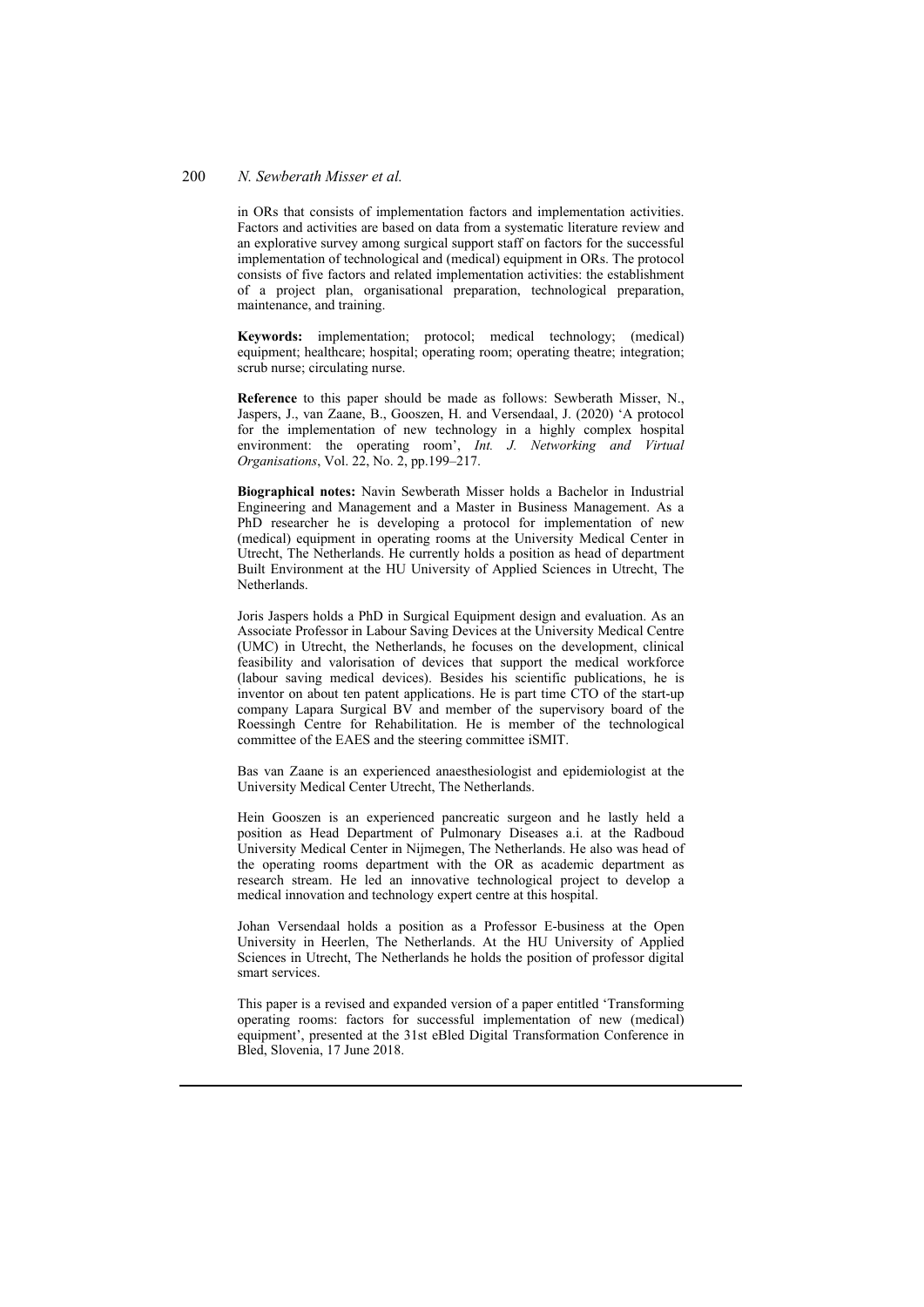#### **1 Introduction**

Operating rooms (ORs) or operating theatres are examples of highly complex and dynamic environments where technological equipment is used before, during and after surgeries. Medical equipment is often introduced in ORs and affects the work-related activities of surgeons and surgical support staff. Many case studies have demonstrated the application of technological advancements to improve patient treatments, care and outcomes, but few studies have focused on successful implementations of (medical) equipment in ORs. Edmondson et al. (2001) described the implementation of technological equipment as the integration of new technology in day-to-day activities in an organisation (Edmondson et al., 2001). Implementation of technological equipment entails the integration of equipment that is new to the organisation, which includes new and innovative technology (Tatnall, 2009). The introduction of new and innovative technologies remains a challenge, and governments are becoming increasingly strict. For example, the European Parliament has adopted regulations to increase the safety and safe use of medical devices (Nguyen et al., 2011; European Parliament and Council of the European Union, 2017; European Union, 2017; Regulation of the European Parliament, 2017). These regulations must be implemented before the spring of 2020. In the Netherlands, the Dutch Hospital Association (NZA) has agreed upon a set of rules with regard to the implementation of new medical devices in hospitals: the Covenant Medical Technology (CMT). This agreement provides policy guidelines throughout the lifecycle of (medical) equipment – with regard to its acquisition, implementation, use, and disposal – to ensure patient safety (Dutch Hospital Association, 2016). In the CMT, medical devices are defined as devices that have a direct effect on a patient and the outcome of a treatment. For the purpose of this study, medical devices and (medical) information technology (i.e., hardware and software) are referred to as (medical) equipment. In this study, we also refer to non-medical equipment, which includes equipment that is used in non-surgical or supportive activities. It is possible for supportive activities to not directly affect the patient, their treatment or the outcome of a treatment. The CMT has been implemented in hospitals in the Netherlands, and these hospitals have defined local policies throughout the lifecycle of medical devices. The Health and Youth Care Inspectorate regularly audits these associated local policies. Locally-defined policies have resulted in hospital-specific methods of implementing (medical) equipment and thus in a variety of implementation activities. In turn, this variety has resulted in different implementation outcomes and increased implementation lead times, which can result in the increased use of resources, such as implementation time, funds, and involved members (Wickramasinghe et al., 2008). In our opinion, integral holistic implementation guidelines for (medical) equipment in ORs should be available to ensure safe surgical and treatment interventions. Therefore, we conducted research on necessary factors for the implementation of new (medical) devices in highly complex hospital environments, with a specific focus on ORs, to answer the following research question:

*Which factors for successful implementation can be identified to compose a protocol for the implementation of (medical) equipment in ORs?*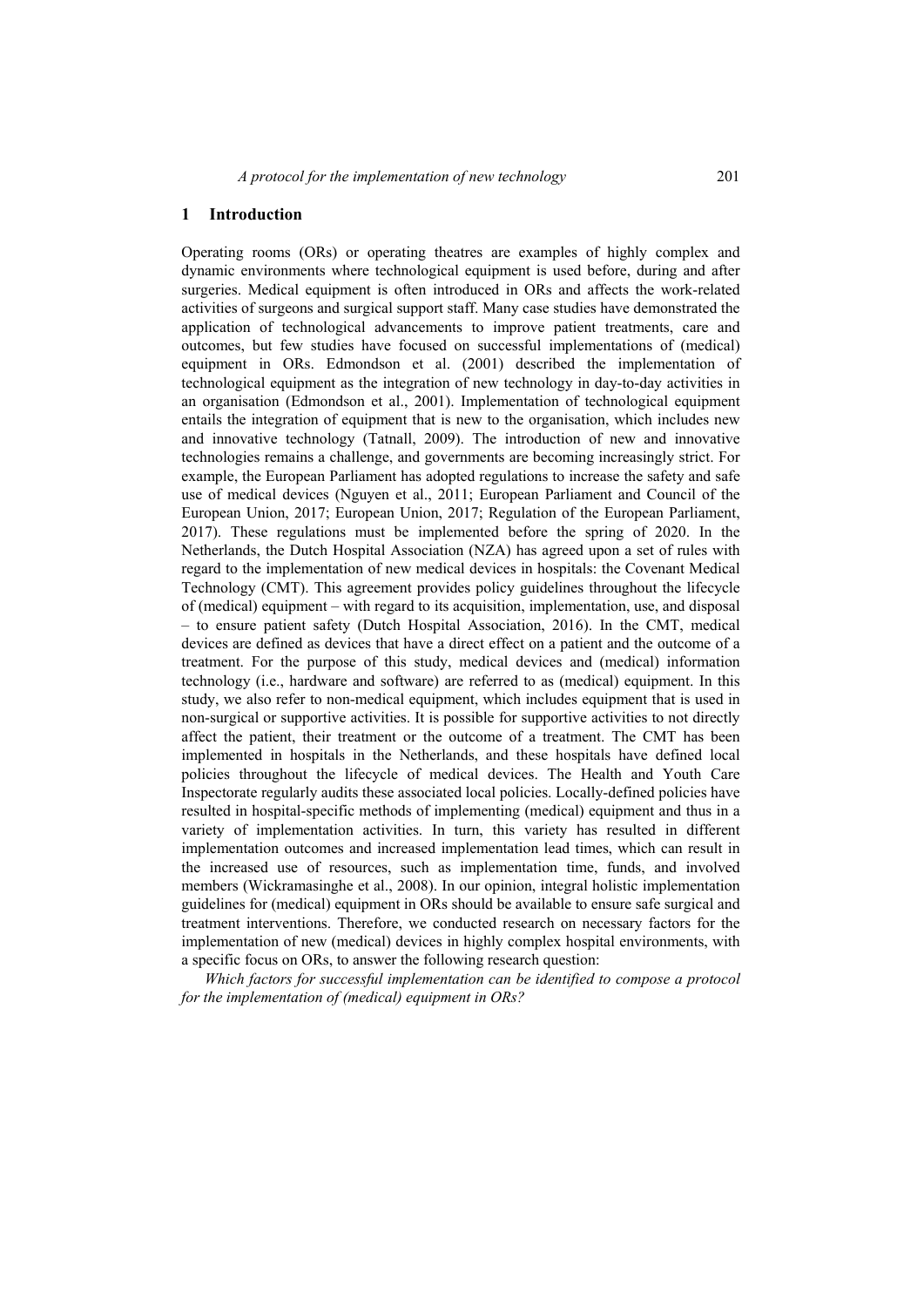## **2 Method**

The aforementioned primary research question is operationalised in two sub questions:

- 1 Which factors for the successful implementation of (medical) equipment in ORs can be identified?
- 2 Which activities are related to the identified factors for implementation?

We used a mix of research methods to address these sub questions and to explore relevant implementation factors. Relevant implementation factors are necessary to categorise, compose, and populate a protocol for implementation. We performed a systematic literature review to identify success factors for implementation (Sewberath Misser et al., 2018b). As a secondary research method, we prepared a survey. This survey was distributed among the participants of an annual conference for surgical support staff in the Netherlands (scrub nurses and circulating nurses). The following variables were included in this research: necessary steps for implementation, training and governance, user readiness, and other topics such as use of an implementation protocol and the use of the CMT (Sewberath Misser et al., 2018a). Based on these variables, we undertook the following steps to compose protocols for the implementation of (medical) equipment in the OR:

1 Composition of a protocol based on a systematic literature review (protocol A).

In our previous study, we identified seven categories for implementation (Sewberath Misser et al., 2018b). Venkatraman et al. (1993) described a strategic alignment framework, which we used to compare these categories. In this study, we used the dataset of papers that were included in the systematic literature review. We analysed articles in detail to identify factors and implementation activities based on coding results. We used NVivo (version 11 for Windows) to select and analyse related texts' coding results. Identified implementation activities were based on the analysis of the contents of these coded sections in articles. We reviewed and discussed the resulting implementation activities and grouped similar activities. . Included implementation activities were based on frequency and relevance, and were classified under one of the implementation factors. We provided an explanatory description based on the coded categories in NVivo version 11 for Windows.

2 Composition of a protocol based on the findings of a survey that was conducted among surgical supporting staff (protocol B). In this study, we processed the results of the survey in SPSS for Windows and Microsoft Excel (Sewberath Misser et al., 2018a). This explorative survey was distributed among 235 visitors of an annual congress for surgical support staff (scrub and circulating nurses). There were 90 respondents ( $n = 90$ ). We analysed the results of this dataset in detail. We identified implementation activities based on the frequency of relevant activities and provided a description of the input that was used to produce this questionnaire and of the outcomes of the completed surveys. These implementation activities were included in protocol B.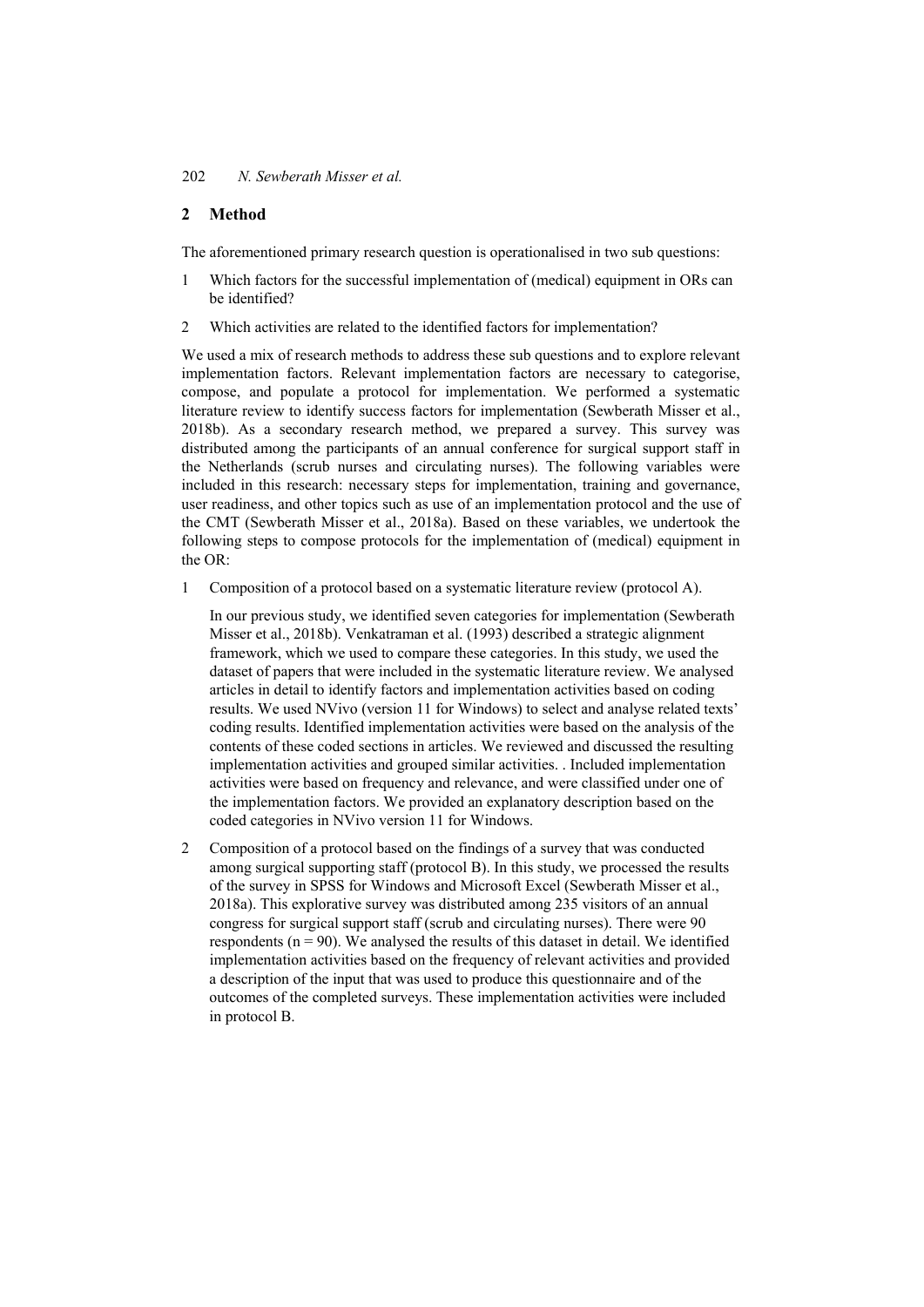3 Composition of a combined protocol for the implementation of (medical) equipment. To compose this protocol, we used factors from protocols A and B. We merged these factors in a longlist of categorised factors. This list was then analysed and checked for activities that were similar. The purpose of this analysis was to identify unique and relevant implementation activities, based on protocols A and B. We then discussed and analysed the implementation activities based on their content, the frequency of coding, distinguishing factors, descriptions, activities and/or examples. This analysis resulted in implementation instructions, which were included in this combined protocol.

### **3 Results**

The systematic literature review resulted in seven implementation categories (Sewberath Misser et al., 2018b). In Table 1, we provide a mapping of categories that were identified in our previous study compared to the factors that were identified in this study.

| <b>Number</b> | Factor (in Tables 2 and 4) | Category (as identified in systematic literature review) |
|---------------|----------------------------|----------------------------------------------------------|
|               | Establishment of a project | Project management                                       |
|               | plan                       | Performance                                              |
|               | Organisational preparation | Process and activities                                   |
|               |                            | Staff                                                    |
|               |                            | Communication                                            |
|               | Technological preparation  | Technology                                               |
| 4             | Maintenance                | Technology                                               |
|               | Training                   | Training                                                 |

**Table 1** Mapping of categories compared to implementation factors

In the next sections, we present the results of our research, based on the sources of data collection. Firstly, we compose a protocol for implementation based on a systematic literature review. This is followed by a protocol for implementation based on survey data among scrub and circulating nurses. Lastly, we combine the data based on the literature and surveys to compose and populate a protocol for the implementation of (medical) equipment in ORs.

### *3.1 Protocol A: an implementation protocol based on a systematic literature review*

To compose a protocol for the implementation of (medical) technology, we identified implementation factors and derived implementation activities based on the coded parts of included papers. These implementation factors and activities are presented in Table 2. An explanation of activities is included in the 'description of activities' column and examples of references to literature are provided in the 'reference example' column.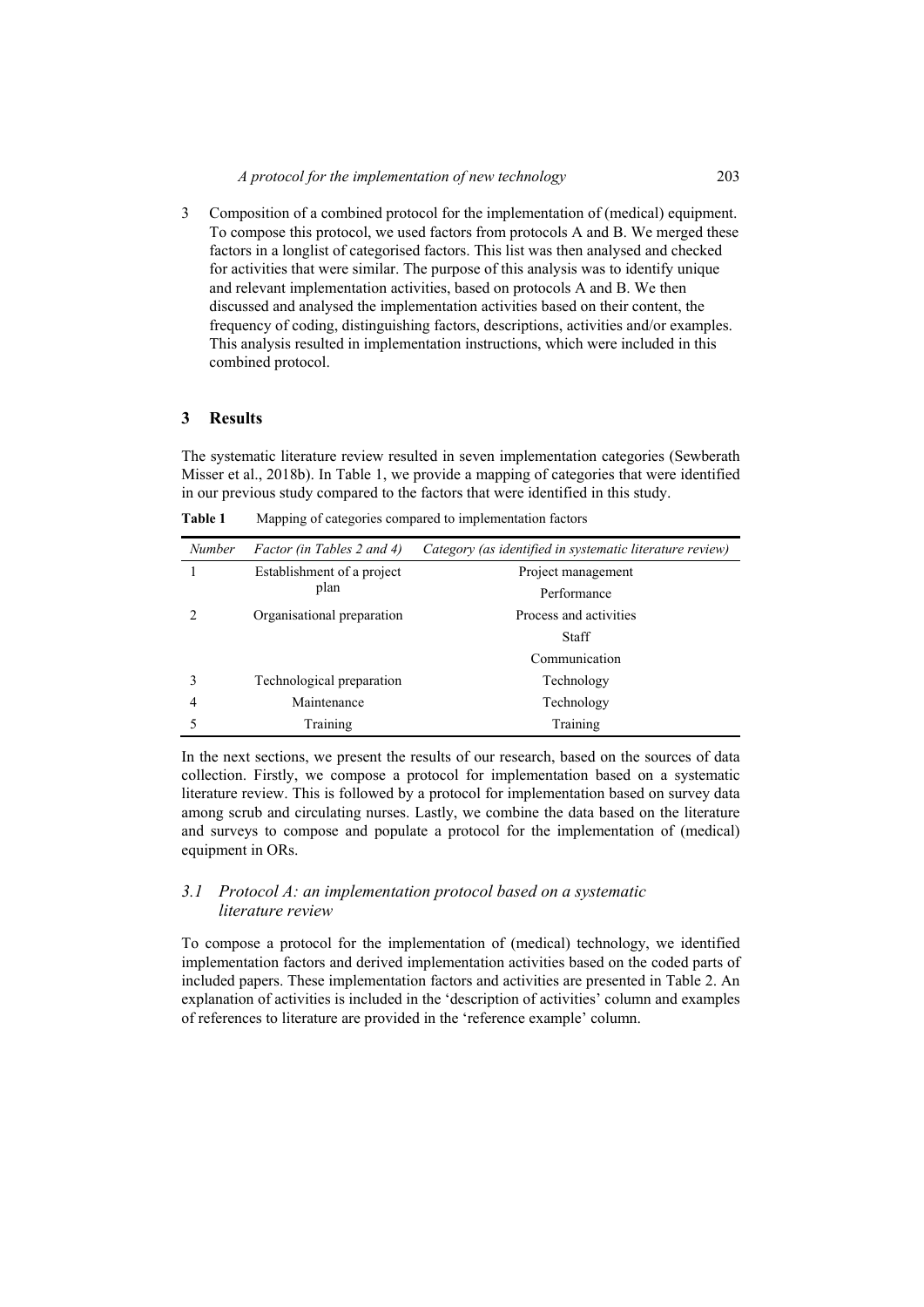Based on our systematic review, we distinguished five implementation factors: the establishment of a project plan, organisational preparation, technological preparation, maintenance, and training. Table 2 demonstrates that firstly, a project plan should be established prior to implementation, in which reasons for the implementation of new (medical) equipment should be determined, and involved and affected stakeholders should be identified. Based on the type of equipment, implementation activities should be selected by the project team.

The second factor for implementation involves activities to prepare the organisation for the introduction of equipment. It includes assembling an implementation team, identifying pioneers and ambassadors within the organisation, and assessing affected departments and activities due to the introduction of new (medical) equipment; these departments and employees should be involved in the preparation of the implementation. Protocols must be updated, checklists must be assessed for updates, simulations must be performed to examine how new equipment will be used, and which day-to-day activities need to be adjusted.

The third factor regards the technological preparation. Interfaces with other systems and equipment need to be considered and should function properly.

A fourth factor for implementation is post-implementation maintenance. A maintenance programme should be in place to ensure the safety of equipment after implementation.

The fifth factor is training. Training activities are extensively described in the literature, primarily with regard to technical training for surgeons. Training activities are classified as training in technical and non-technical skills, and these activities should be included in a tailored training programme for various involved stakeholders. For instance, in the case of surgical (medical) equipment, surgeons need to be extensively trained in technical and non-technical skills, while surgical support staff must be trained in the setup and disassembly of this equipment.

### *3.2. Protocol B: Survey-based factors and activities*

The second protocol that we present is an implementation protocol based on survey data that was collected from scrub and circulating nurses. We used the same implementation factors as in protocol A, and the implementation activities were based on collected data. These results are presented in Table 3.

As mentioned in the description of activities for first factor in Table 3, 'the establishment of a project plan', respondents are advised to inform and involve stakeholders. For the second factor, 'organisational preparation', respondents indicated that protocols must be modified to accommodate the introduction of new equipment, and that simulations are needed to support this. For the 'modify protocols' activity, respondents indicated that day-to-day activities must be adjusted when implementing equipment. They identified introductions and demonstrations of new equipment as necessary activities for the introduction of equipment. These activities were classified as activities for technological preparation. Respondents indicated a number of relevant training activities prior to the introduction of new equipment. These activities mainly concern technical skills and assessment.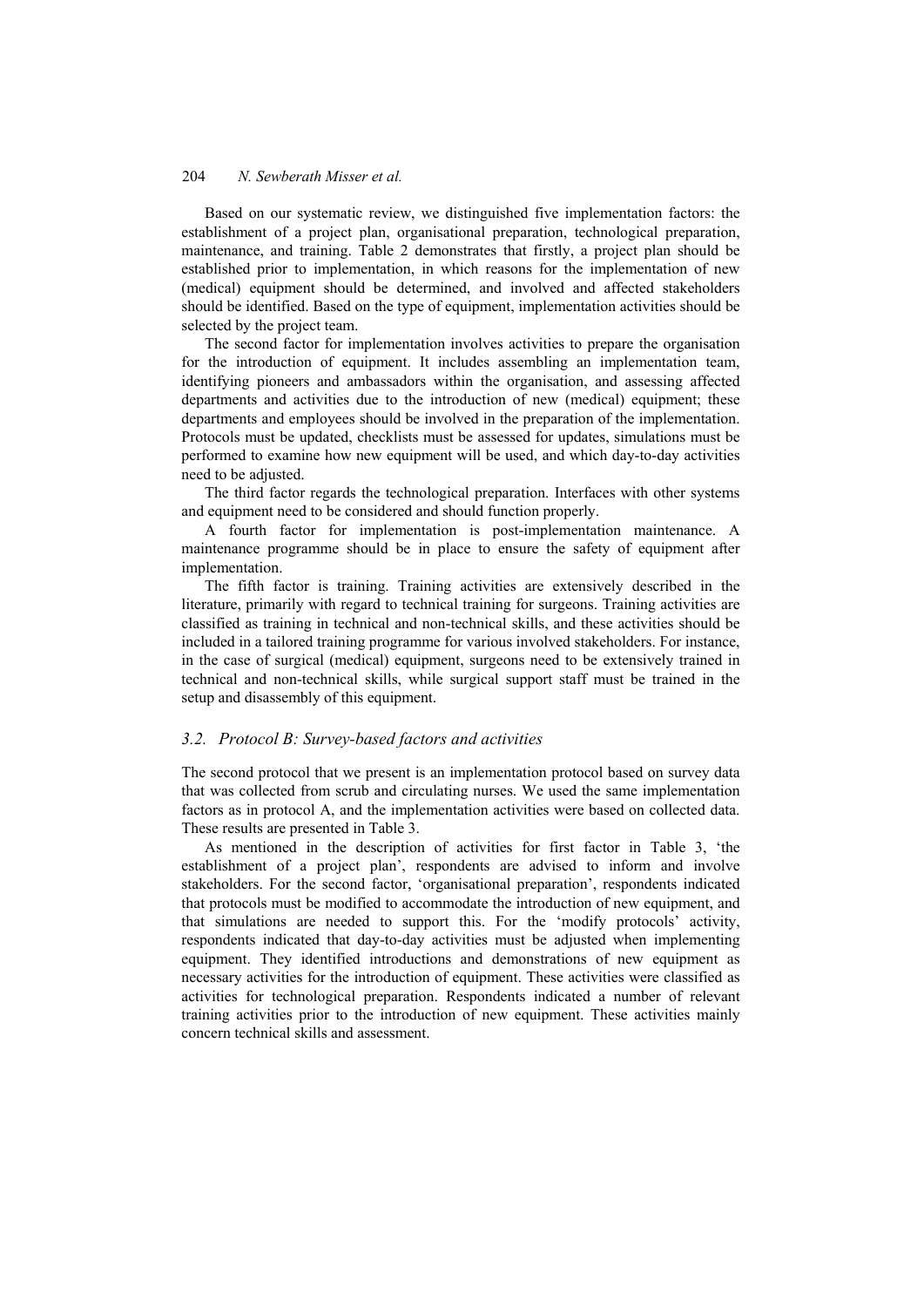|                 | Factor                               | Activities                                             | Description of activities                                                                                                                                                                                                                                                                                                                                     | Reference example                                         |
|-----------------|--------------------------------------|--------------------------------------------------------|---------------------------------------------------------------------------------------------------------------------------------------------------------------------------------------------------------------------------------------------------------------------------------------------------------------------------------------------------------------|-----------------------------------------------------------|
|                 | : plan<br>Establishment of a project |                                                        |                                                                                                                                                                                                                                                                                                                                                               |                                                           |
|                 |                                      | Identify strategic and<br>tactical topics              | $\bullet$ Identify topics that are relevant for the implementation plan, for example<br>by selecting activities in this implementation protocol. Classify the topic<br>as strategic or tactical.                                                                                                                                                              | Guédon et al. (2015)                                      |
| $\overline{12}$ |                                      | Identify performance                                   | Select variables that define the performance of the project and define how<br>these variables are measured and analysed. Performance metrics for<br>success could be efficiency, finance and ergonomics<br>$\bullet$                                                                                                                                          | et al. (2011), Yusof (2015)<br>Dev et al. $(2007)$ . Cima |
| $\frac{3}{2}$   |                                      | Identify stakeholders                                  | consulted and informed such as sponsors, champions, staff and teams.<br>· Identify (groups of) stakeholders which are responsible, accountable,                                                                                                                                                                                                               | Collar et al. (2012), Yusof<br>(2015)                     |
| $\overline{14}$ |                                      | Identify risks                                         | • Perform a risk assessment to identify risks and identify unintended<br>outcomes as new technology may have unforeseen consequences.                                                                                                                                                                                                                         | Wiegmann et al. (2010)<br>Peltokorpi et al. (2008),       |
| $\frac{1}{2}$   |                                      | Identify activities for<br>implementation              | · Identify relevant activities for implementation, based on listed activities.                                                                                                                                                                                                                                                                                |                                                           |
|                 | Organisational preparation           |                                                        |                                                                                                                                                                                                                                                                                                                                                               |                                                           |
| $\overline{c}$  |                                      | implementation team<br>multidisciplinary<br>Assemble a | anaesthesiologists, perioperative technicians, surgeons, administrators,<br>departments and stakeholders such as scrub nurses, circulating nurses,<br>implementation to increase familiarity with procedures, e.g., setup.<br>Assemble a team in which included various members of involved<br>and schedulers. Consider assigning an extra team member during | Francis and Winfield (2006),<br>Collar et al. (2012)      |
| 2.2             |                                      | Foster team familiarity                                | Team familiarity and stability impacts teamwork, communication and<br>satisfaction during implementation. Assign a dedicated team for the<br>implementation. Involve and inform this team well.                                                                                                                                                               | Wiegmann et al. (2010)                                    |
| 2.3             |                                      | Identify affected<br>activities and/or<br>processes    | work processes. Identify these processes and analyse how these processes<br>Introducing new (medical) equipment influences existing activities and<br>are affected and which identified stakeholders are involved                                                                                                                                             | Kitzmiller et al. (2010)                                  |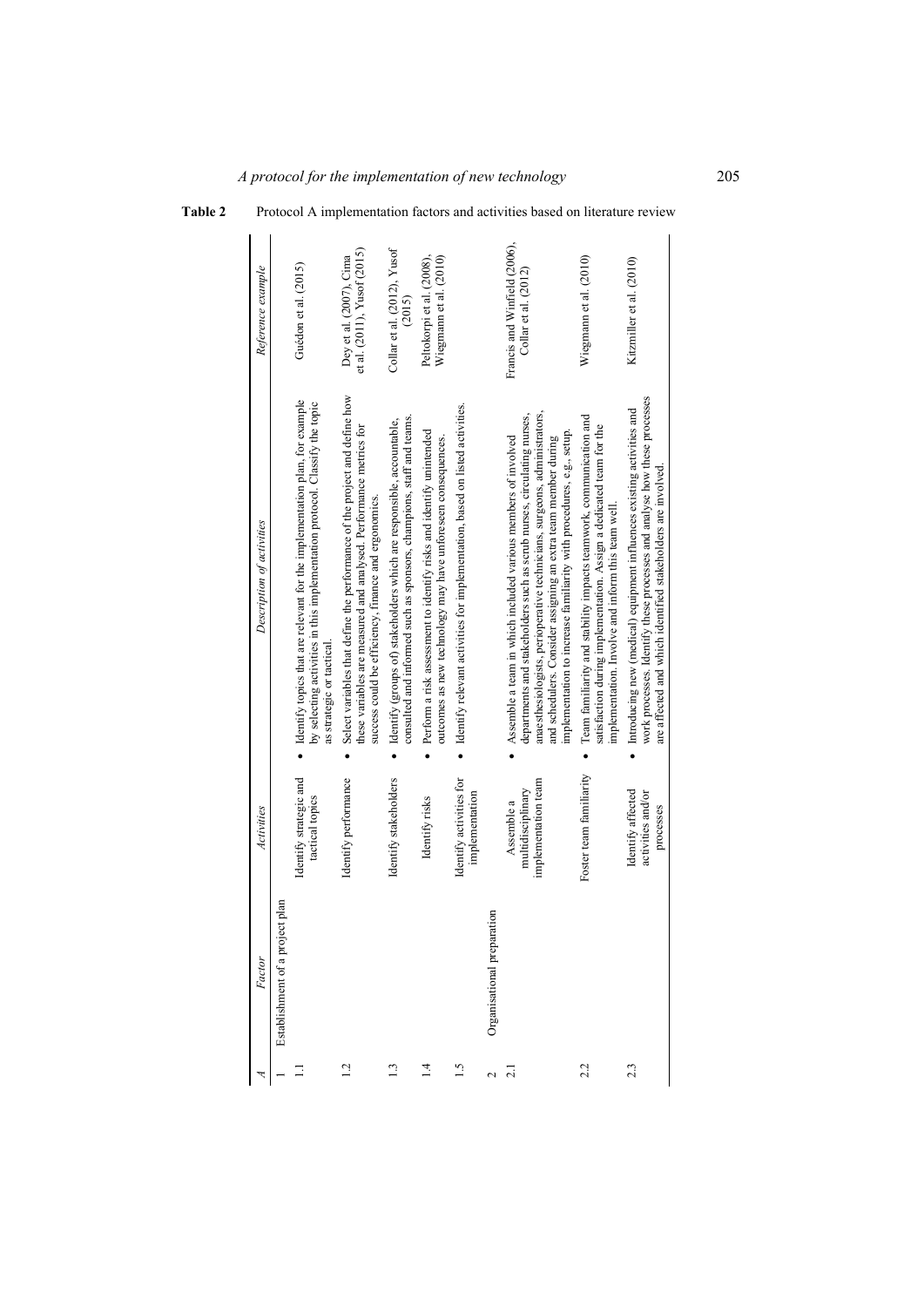| Reference example         | Verdaasdonk et al. (2009),<br>Kranzfelder et al. (2012)                                                                                                                                                                                                | Woodward et al. (2010)<br>Baumgart et al. (2007)                                                                                                    |                                                                                                                                                                                                                                       |                                                                                                                                                                                                                                                                                                                                               |                                                                                                                                                                                                                                                                    |                           |                                                                                                                                                                                                                                                                                                     |                                                                                                                                                                                                                                                                                                                  |
|---------------------------|--------------------------------------------------------------------------------------------------------------------------------------------------------------------------------------------------------------------------------------------------------|-----------------------------------------------------------------------------------------------------------------------------------------------------|---------------------------------------------------------------------------------------------------------------------------------------------------------------------------------------------------------------------------------------|-----------------------------------------------------------------------------------------------------------------------------------------------------------------------------------------------------------------------------------------------------------------------------------------------------------------------------------------------|--------------------------------------------------------------------------------------------------------------------------------------------------------------------------------------------------------------------------------------------------------------------|---------------------------|-----------------------------------------------------------------------------------------------------------------------------------------------------------------------------------------------------------------------------------------------------------------------------------------------------|------------------------------------------------------------------------------------------------------------------------------------------------------------------------------------------------------------------------------------------------------------------------------------------------------------------|
|                           |                                                                                                                                                                                                                                                        |                                                                                                                                                     | Cima et al. (2011)                                                                                                                                                                                                                    | Bouamrane and Mair (2014)<br>Guédon et al. (2015)<br>Meyfroidt (2009),                                                                                                                                                                                                                                                                        | Kim et al. (2009), Wiegmann<br>(2011), Bouamrane and Mair<br>(2014), Guédon et al. (2015)<br>et al. (2010), Cima et al.<br>(2014), Stefanidis et al.                                                                                                               |                           | Francis and Winfield (2006)                                                                                                                                                                                                                                                                         | Zindel (2000), Rivkin<br>(2009), Lowndes and<br>Hallbeck (2014)                                                                                                                                                                                                                                                  |
| Description of activities | introduction of (medical) equipment and update these according to the<br>Checklists improve safety and reliability prior to, and during surgical<br>procedures. Assess if checklists need to be updated due to the<br>procedures to update checklists. | Simulate with involved stakeholders (and departments) how processes<br>and work activities are executed prior to introducing (medical)<br>equipment | employees, e.g., involvement of work councils, create a communications<br>Participation of employees when introducing new (medical) equipment<br>increases employees' engagement. Deploy activities to engage<br>council<br>$\bullet$ | accepted routine is a challenge. Identify and deploy activities to increase<br>adoption with stakeholders such as demonstrating relative advantages,<br>Embedding new (medical) equipment in day-to-day activities as an<br>possibilities to observe and experiment, demonstrate benefits, use<br>training and assign key users or champions. | operative) group briefings, interviewing stakeholders, using videos and<br>involvement of stakeholders. Communication activities can be: (pre-<br>Communication with stakeholders increases engagement and<br>newsletters, developing patient centred information. |                           | familiar with the instrumentation needs and they should be proficient in<br>Involved stakeholders should be aware what their role is relating to the<br>properly connecting, calibrating, set up and use (medical) equipment.<br>new (medical) equipment. For instance: nursing personnel should be | screens and tools should be visible and available for surgical (supporting)<br>equipment should not disturb other existing equipment and for example<br>Positioning of new equipment in the OR requires attention, as space is<br>often limited and involved staff is positioned near the patient. New<br>staff. |
| Activities                | Update checklists                                                                                                                                                                                                                                      | Perform simulations                                                                                                                                 | activities to increase<br>Identify and deploy<br>engagement<br>employees'                                                                                                                                                             | activities to increase<br>employees' adoption<br>Identify and deploy                                                                                                                                                                                                                                                                          | Communicate with<br>stakeholders                                                                                                                                                                                                                                   |                           | Prepare equipment                                                                                                                                                                                                                                                                                   | Consider ergonomic<br>aspects                                                                                                                                                                                                                                                                                    |
| Factor                    |                                                                                                                                                                                                                                                        |                                                                                                                                                     |                                                                                                                                                                                                                                       |                                                                                                                                                                                                                                                                                                                                               |                                                                                                                                                                                                                                                                    | Technological preparation |                                                                                                                                                                                                                                                                                                     |                                                                                                                                                                                                                                                                                                                  |
|                           |                                                                                                                                                                                                                                                        | 2.5                                                                                                                                                 | 2.6                                                                                                                                                                                                                                   | 2.7                                                                                                                                                                                                                                                                                                                                           | 2.8                                                                                                                                                                                                                                                                |                           | $\overline{3.1}$                                                                                                                                                                                                                                                                                    | 3.2                                                                                                                                                                                                                                                                                                              |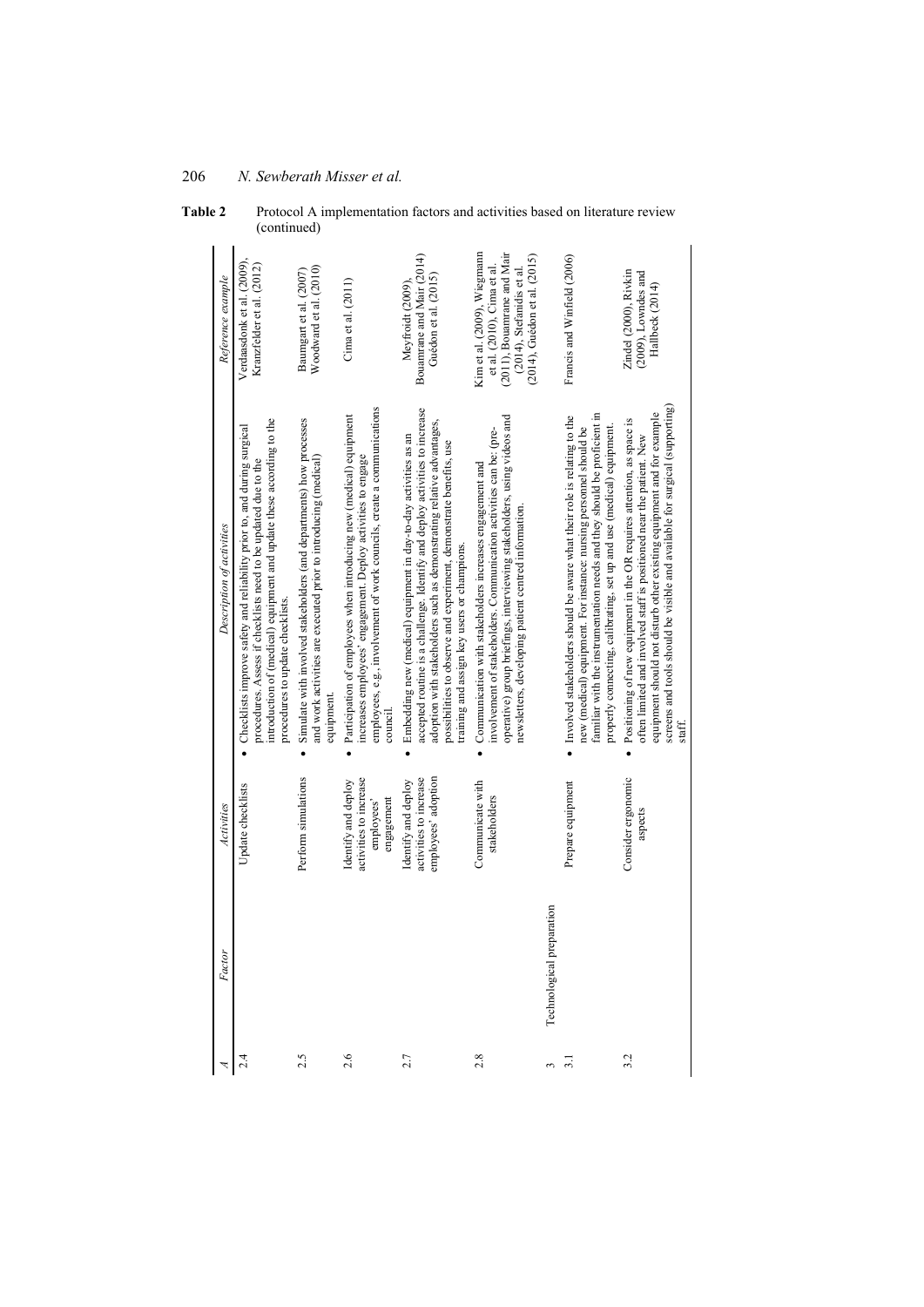|                | Factor      | Activities                                              | Description of activities                                                                                                                                                                                                                                                                                                                                                                                                                       | Reference example                                                                                                 |
|----------------|-------------|---------------------------------------------------------|-------------------------------------------------------------------------------------------------------------------------------------------------------------------------------------------------------------------------------------------------------------------------------------------------------------------------------------------------------------------------------------------------------------------------------------------------|-------------------------------------------------------------------------------------------------------------------|
|                |             | Prepare interfaces with<br>other information<br>systems | Introducing new equipment requires integration in and with other devices<br>in the OR. Consider the connectivity to the clinical networks to ensure<br>safety and reliability.                                                                                                                                                                                                                                                                  | Zindel (2000)                                                                                                     |
| 3.4            |             | Integrate device within<br>existing environment         | processes. These workflows need to be amended and existing standard<br>The introduction of new equipment affects current workflows and<br>operating procedures need to be updated accordingly.                                                                                                                                                                                                                                                  | Kranzfelder et al. (2012),<br>Lowndes and Hallbeck<br>$(2014)$ , Yusof $(2015)$<br>Meyfroidt (2009)               |
| 3.5            |             | Manage generated data                                   | When introducing equipment data can be generated and/or stored, e.g.,<br>when introducing a new information system. Consider data processing<br>and security aspects and develop or update procedures.                                                                                                                                                                                                                                          | Zindel (2000)                                                                                                     |
| 3.6            |             | Interpret screens and<br>troubleshooting                | to interpret these notifications and should be able to troubleshoot in case<br>screens or lights or audibly (alarms). Involved personnel should be able<br>· In case of electronic equipment notifications may occur visibly on<br>of occurring problems.                                                                                                                                                                                       | Francis and Winfield (2006),<br>Samii and Gerganov (2013)<br>Kitzmiller et al. (2010),                            |
|                | Maintenance |                                                         |                                                                                                                                                                                                                                                                                                                                                                                                                                                 |                                                                                                                   |
| $\overline{4}$ |             | maintenance<br>programme<br>Establish a                 | . New equipment in use should be maintained periodically and in case of<br>problems, support should be available. To address and facilitate this, a<br>maintenance programme should be setup.                                                                                                                                                                                                                                                   | Francis and Winfield (2006),<br>Meyfroidt (2009), Rivkin<br>(2009)                                                |
| 4.2            |             | Update safety<br>(regulations)                          | personnel. Assess the safety procedures and if needed, update these<br>· The introduction of new equipment may affect work activities of<br>procedures accordingly                                                                                                                                                                                                                                                                              | Kranzfelder et al. (2012)                                                                                         |
|                | Training    |                                                         |                                                                                                                                                                                                                                                                                                                                                                                                                                                 |                                                                                                                   |
| $5\frac{1}{2}$ |             | Train involved staff                                    | on technical skills and non-technical skills. Technical skills may include<br>equipment, involved staff should be trained. Training should be focused<br>$\bullet$ To ensure safety of preparation and use of newly introduced (medical)<br>knowledge training, demonstrations, simulation training (cognitive,<br>integrative, and automatic skills). Non-technical skills may include<br>decision making, communication and leadership skills | Ahmed et al. (2012), Collar<br>(2012), Kang et al. (2015)<br>Crosby and Lane (2009),<br>et al. (2012), Low et al. |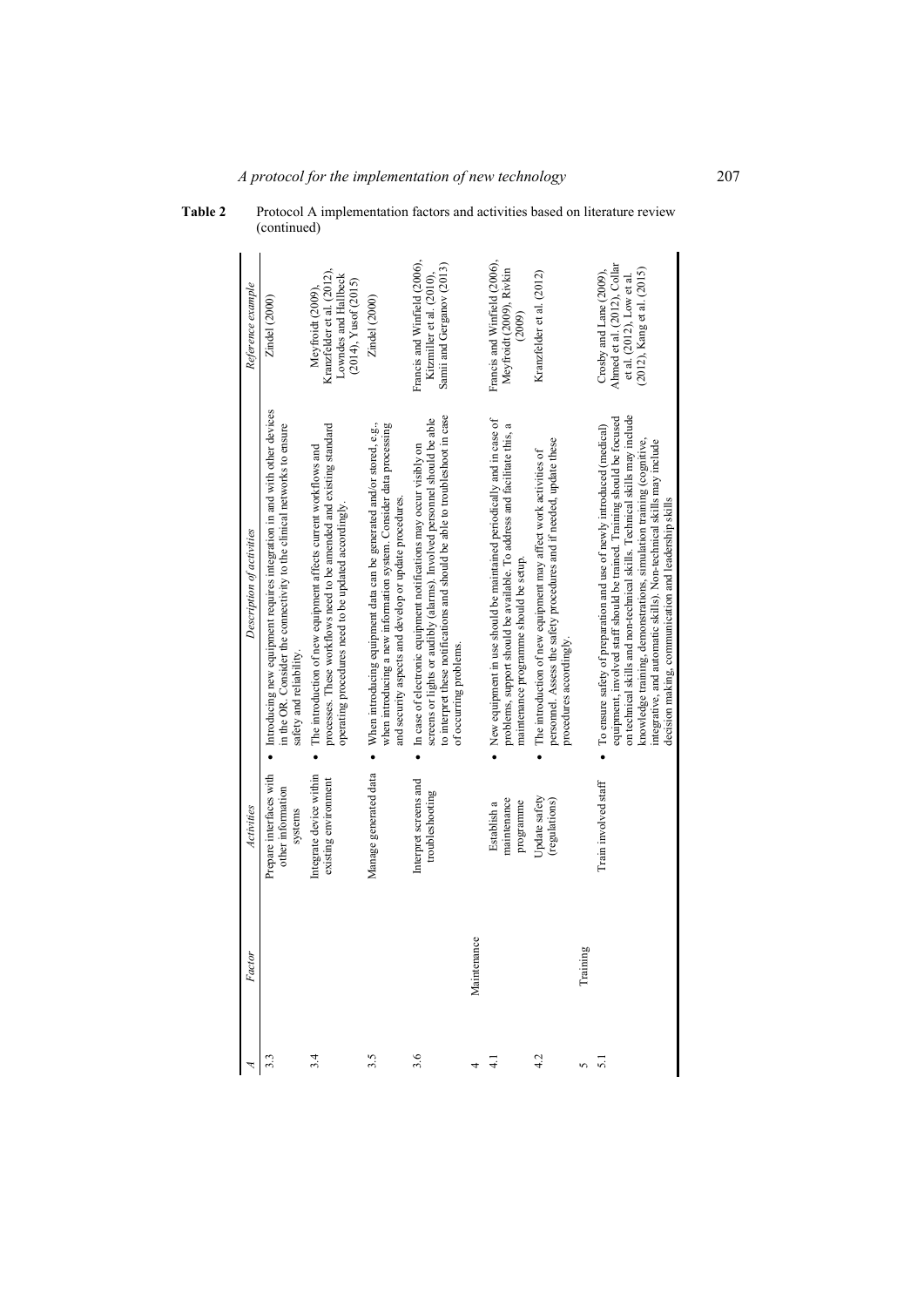| B                        | <b>Factor</b>                    | Activities                                  | Description of activities                                                                                                                                                       |
|--------------------------|----------------------------------|---------------------------------------------|---------------------------------------------------------------------------------------------------------------------------------------------------------------------------------|
|                          | Establishment of a project plan. |                                             |                                                                                                                                                                                 |
|                          |                                  | Inform stakeholders.                        | During an implementation of new (medical) equipment, stakeholders are involved. These<br>stakeholders should be informed.<br>$\bullet$                                          |
| 1.2                      |                                  | Involve stakeholders.                       | The introduction of new (medical) equipment requires the involvement of stakeholders.                                                                                           |
| $\overline{\mathcal{L}}$ | Organisational preparation.      |                                             |                                                                                                                                                                                 |
| $\overline{c}$           |                                  | Modify protocols.                           | New (medical) equipment affects the existing workflow and procedures. Existing protocols must be<br>updated.                                                                    |
| 2.2                      |                                  | Perform simulations.                        | As many stakeholders (and departments) are involved, the workflow for preparation, setup, use and<br>disassembly should be simulated.                                           |
|                          | Technological preparation.       |                                             |                                                                                                                                                                                 |
| $\Xi$                    |                                  | Introduce device.                           | • The new device must be introduced, including its technical aspects.                                                                                                           |
| 3.2                      |                                  | Demonstrate device.                         | The new device must be demonstrated to involved stakeholders in a way that is tailored to their<br>needs.                                                                       |
|                          | Training preparation.            |                                             |                                                                                                                                                                                 |
| $\frac{1}{4}$            |                                  | Congress visits.                            | To introduce a device that is new to the OR, training is needed. Congress visits provide opportunities<br>for stakeholders to become familiar with the new device.              |
| 4.2                      |                                  | Introduce device.                           | The device should be introduced and demonstrated by the manufacturer.                                                                                                           |
| 4.3                      |                                  | Assess previous research.                   | Insights from previous research activities and experiences should be shared with stakeholders in a<br>way that is tailored to their needs.                                      |
| $\frac{4}{4}$            |                                  | Online course.                              | One form of training activity is the provision of online courses with regard to the new device.<br>$\bullet$                                                                    |
|                          | Description of activities:       | a description of implementation activities. | Notes: First column: table identification letter and identification number per row. Factor: identified implementation factor. Activities: identified implementation activities. |

**Table 3** Protocol B survey-based factors and activities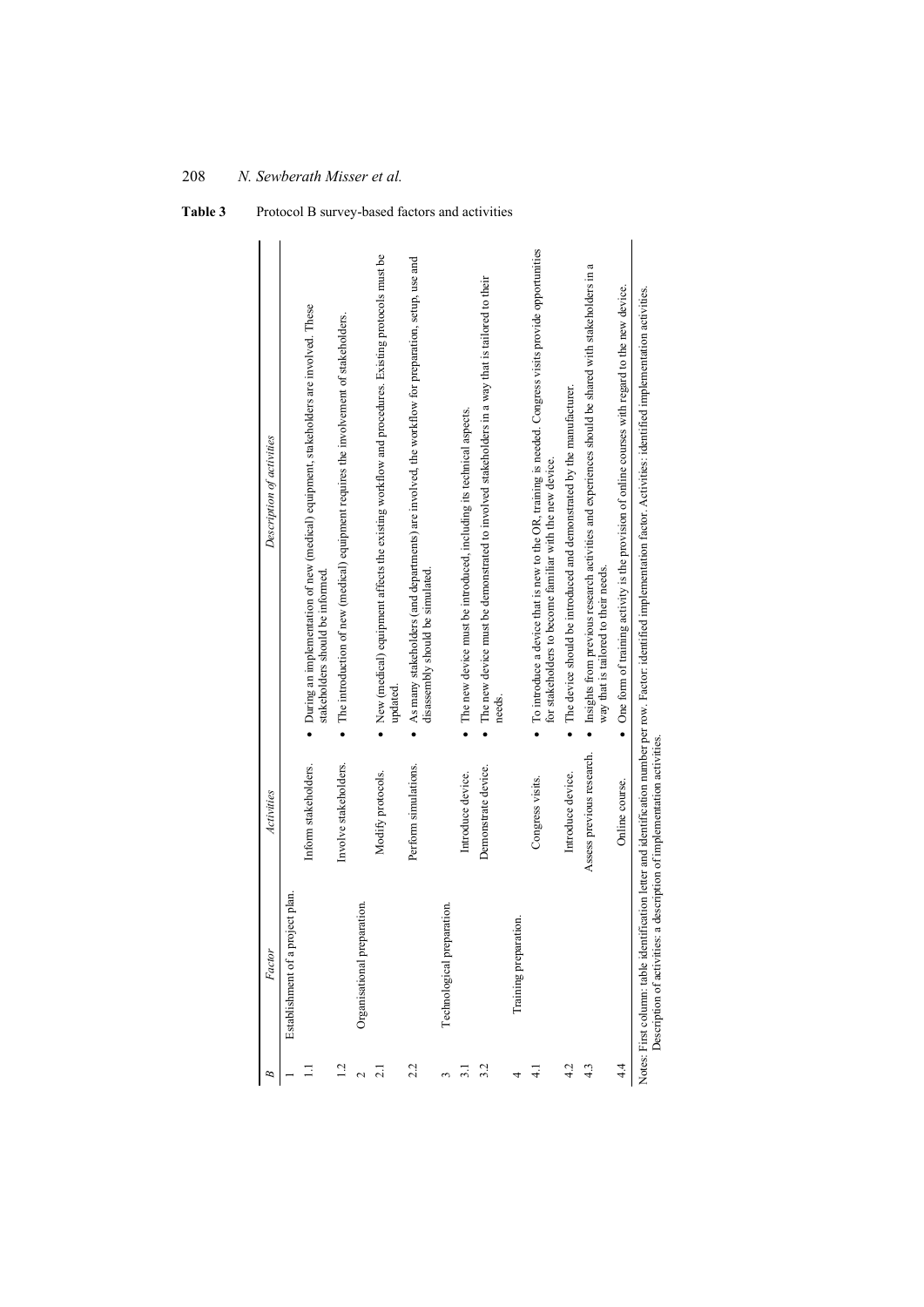| B              | Factor | Activities                                                             | Description of activities                                                                                                                                                                                                                          |
|----------------|--------|------------------------------------------------------------------------|----------------------------------------------------------------------------------------------------------------------------------------------------------------------------------------------------------------------------------------------------|
| 4.5            |        | Video of device use.                                                   | An instructional video in the use of the new device is considered to be valuable as one of the training<br>activities.<br>$\bullet$                                                                                                                |
| 4.6            |        | Theoretical training.                                                  | Theoretical training that is tailored to the needs of stakeholders is one of the options for training<br>activities.<br>$\bullet$                                                                                                                  |
| 4.7            |        | Knowledge sharing from<br>an expert.                                   | An expert user sharing his or her knowledge of the device is one option for a training activity.                                                                                                                                                   |
| 4.8            |        | Specific courses.                                                      | • Specific training and courses can be developed for each device and offered to the stakeholders.                                                                                                                                                  |
| $\ddot{ }$ 4.9 |        | Training in changes in                                                 | As information systems may be affected by the introduction of the new device, training in the<br>changes in ICT and the requirements for data entry might be necessary.<br>$\bullet$                                                               |
| $rac{0}{4}$    |        | Training in updated<br>protocols.                                      | As workflows and processes change as a result of the introduction of a new device, stakeholders<br>should be trained in any protocols that change.<br>$\bullet$                                                                                    |
| $\Xi$          |        | Simulate with live<br>models.                                          | Depending on the new device, training on/with live models might be necessary, and must be tailored<br>to the stakeholders' needs.<br>$\bullet$                                                                                                     |
| 4.12           |        | Assess skills.                                                         | way that is tailored to the stakeholders. This assessment programme can be developed by the hospital<br>• To assess the readiness for use, a skills assessment programme must be developed and executed in a<br>or the manufacturer of the device. |
| 4.13           |        | Supervision by a co-<br>worker.                                        | • As part of the introduction of the new device, supervision by a co-worker is a potential assessment<br>method                                                                                                                                    |
| 4.14           |        | Evaluate experiences.                                                  | $\bullet$ The evaluation of experiences and feedback with regard to the use of the new device can provide<br>input to optimise the device, its use, or the resulting workflow.                                                                     |
|                |        | Description of activities: a description of implementation activities. | Notes: First column: table identification letter and identification number per row. Factor: identified implementation factor. Activities: identified implementation activities.                                                                    |

Table 3 Protocol B survey-based factors and activities (continued)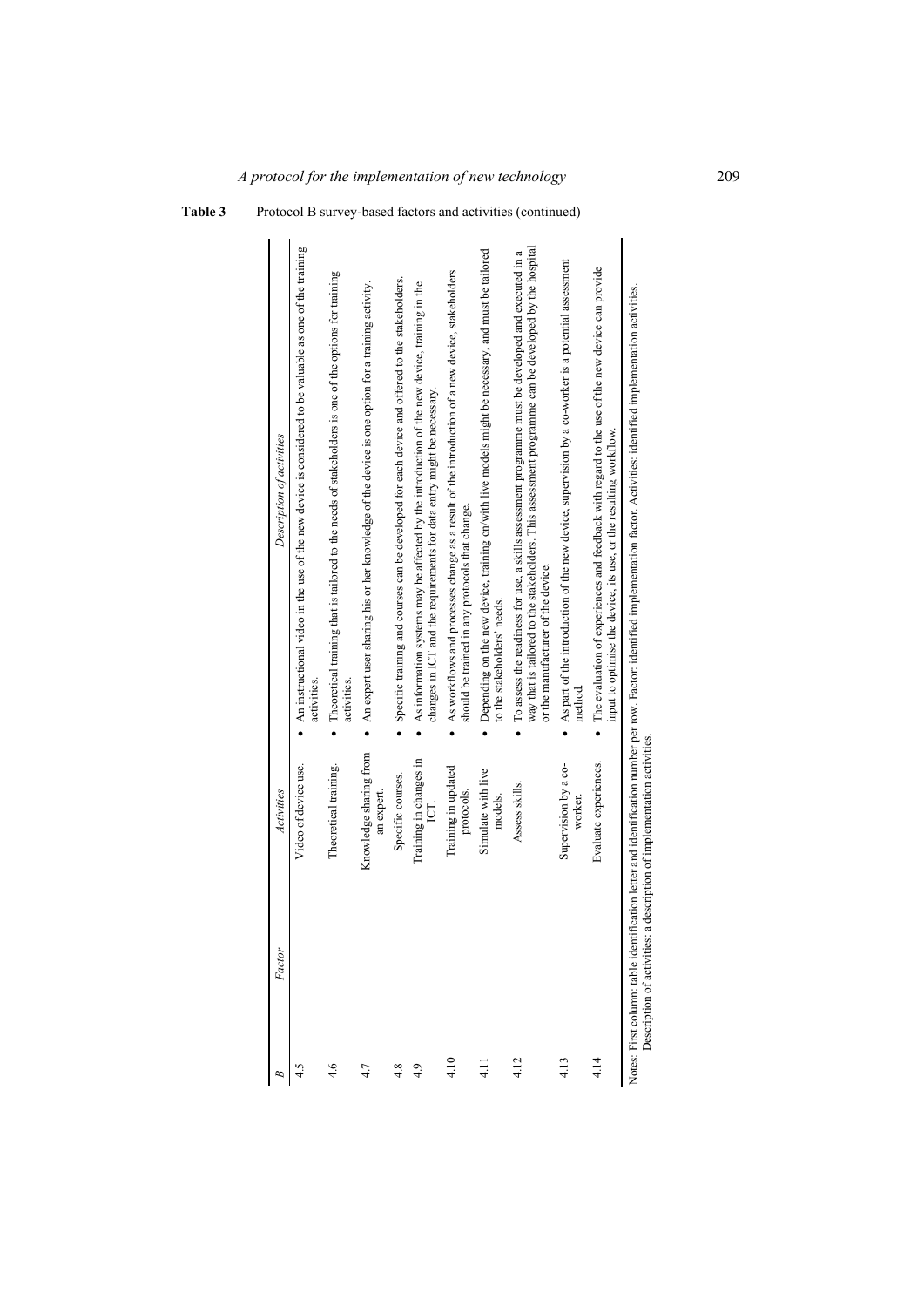| Factor                             | Activities                                                                 | Locator to<br>Table 3 | Implementation instructions                                                                                                                                                                                                                                                                                                                                           | Reference example                                           |
|------------------------------------|----------------------------------------------------------------------------|-----------------------|-----------------------------------------------------------------------------------------------------------------------------------------------------------------------------------------------------------------------------------------------------------------------------------------------------------------------------------------------------------------------|-------------------------------------------------------------|
| Establishment of<br>a project plan |                                                                            |                       |                                                                                                                                                                                                                                                                                                                                                                       |                                                             |
|                                    | Identify strategic and<br>tactical topics.                                 |                       | selecting activities in this implementation protocol. Classify the topic as<br>Identify topics that are relevant to the implementation plan, e.g., by<br>strategic or tactical.                                                                                                                                                                                       | Guédon et al. (2015)                                        |
|                                    | tify performance.<br>Ident                                                 |                       | these variables are measured and analysed. Performance metrics for success<br>Select variables that define the performance of the project and define how<br>could be efficiency, finance, and ergonomics.                                                                                                                                                             | Dey et al. (2007), Cima et al.<br>$(2011)$ , Yusof $(2015)$ |
|                                    | Identify stakeholders.                                                     | B1.1; B1.2            | consulted and informed, such as sponsors, champions, staff, and teams.<br>Identify (groups of) stakeholders who are responsible, accountable,                                                                                                                                                                                                                         | Collar et al. (2012), Yusof<br>(2015)                       |
|                                    | dentify risks.                                                             |                       | Perform a risk assessment to identify risks and potential unintended<br>outcomes, as new technology may have unforeseen consequences.                                                                                                                                                                                                                                 | Wiegmann et al. (2010)<br>Peltokorpi et al. (2008),         |
|                                    | Identify activities for<br>implementation.                                 |                       | Identify relevant activities for implementation, based on listed activities.                                                                                                                                                                                                                                                                                          |                                                             |
|                                    | instructions. Reference example: example reference to one or more studies. |                       | Notes: First column: table identification letter and identification number per row. Factor: identified implementation factor. Activities: identified implementation activities. Locator<br>to Table 3: reference to Table 3, shown as table identification letter followed by the identification number. Implementation instructions: a description of implementation |                                                             |

**Table 4** Combined implementation protocol for (medical) equipment in the OR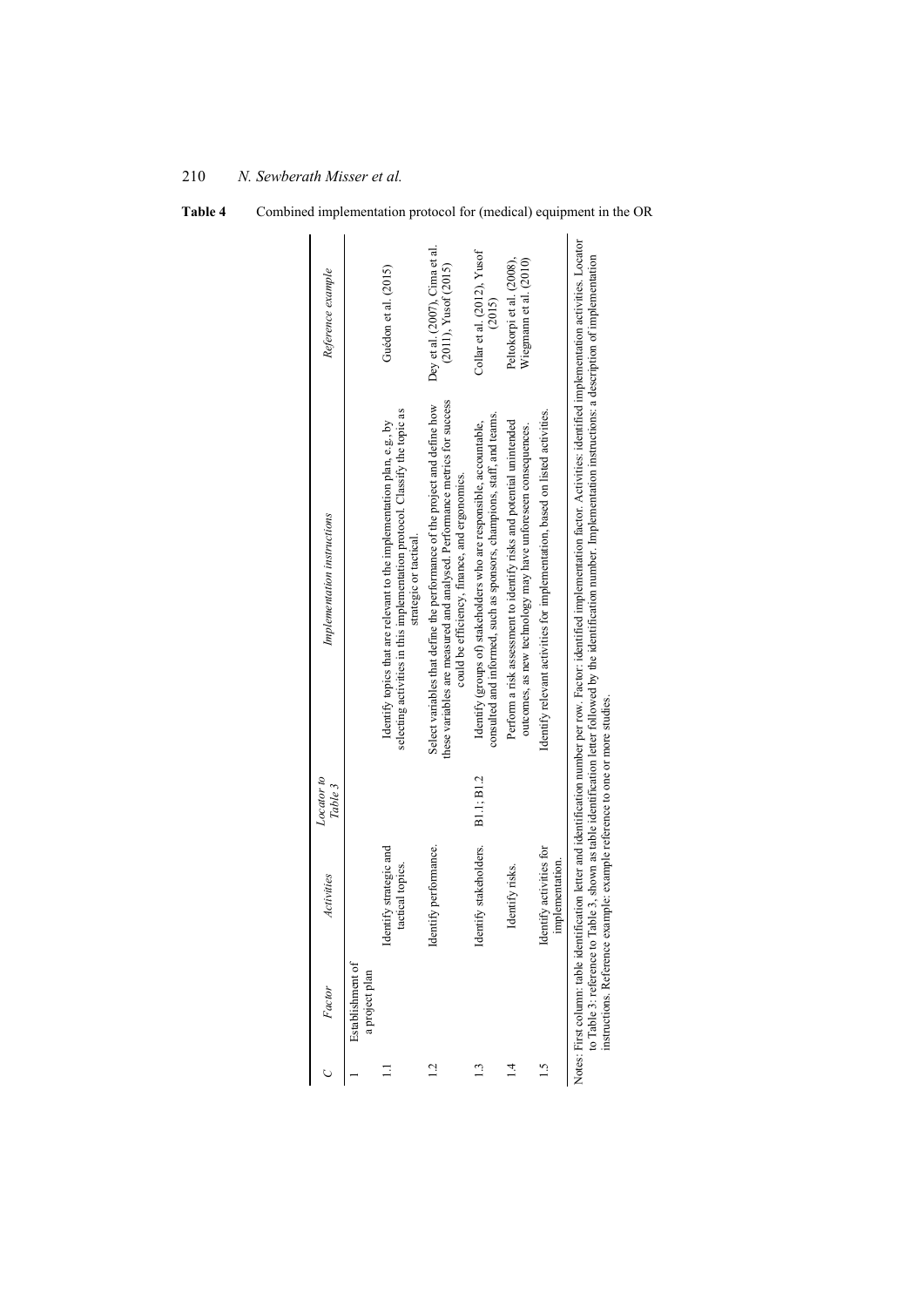| C                | Factor                        | Activities                                                                 | Locator to<br>Table 3 | Implementation instructions                                                                                                                                                                                                                                                                                                                                                      | Reference example                                                                                                                                  |
|------------------|-------------------------------|----------------------------------------------------------------------------|-----------------------|----------------------------------------------------------------------------------------------------------------------------------------------------------------------------------------------------------------------------------------------------------------------------------------------------------------------------------------------------------------------------------|----------------------------------------------------------------------------------------------------------------------------------------------------|
| $\mathbf{C}$     | Organisational<br>preparation |                                                                            |                       |                                                                                                                                                                                                                                                                                                                                                                                  |                                                                                                                                                    |
| $\overline{2.1}$ |                               | implementation team.<br>multidisciplinary<br>Assemble a                    |                       | anaesthesiologists, perioperative technicians, surgeons, administrators, and<br>Assemble a team that includes various members of involved departments<br>implementation to increase familiarity with procedures such as setup.<br>schedulers. Consider assigning an additional team member during<br>and stakeholders, such as scrub nurses, circulating nurses,                 | Francis and Winfield (2006)<br>Collar et al. (2012)                                                                                                |
| 2.2              |                               | Foster team<br>familiarity.                                                |                       | Team familiarity and stability affects teamwork, communication, and<br>satisfaction during implementation. Assign a dedicated team for the<br>implementation, and thoroughly involve and inform this team                                                                                                                                                                        | Wiegmann et al. (2010)                                                                                                                             |
| 2.3              |                               | Identify affected<br>activities and/or<br>processes.                       | B2.1                  | work processes. Identify these processes, analyse how they are affected, and<br>Introducing new (medical) equipment influences existing activities and<br>determine which stakeholders are involved                                                                                                                                                                              | Kitzmiller et al. (2010)                                                                                                                           |
| 2.4              |                               | Jpdate checklists.                                                         |                       | introduction of new (medical) equipment and update these according to the<br>procedures. Assess whether checklists need to be updated due to the<br>Checklists improve safety and reliability before and during surgical<br>procedures to update checklists                                                                                                                      | Verdaasdonk et al. (2009)<br>Kranzfelder et al. (2012)                                                                                             |
| 2.5              |                               | Perform simulations.                                                       | B <sub>2.2</sub>      | Simulate with involved stakeholders (and departments) how processes and<br>work activities are executed prior to introducing (medical) equipment.                                                                                                                                                                                                                                | Woodward et al. (2010)<br>Baumgart et al. (2007)                                                                                                   |
| 2.6              |                               | activities to increase<br>Identify and deploy<br>engagement.<br>employees' |                       | employees, e.g., encourage the involvement of work councils and create a<br>equipment increases employees' engagement. Deploy activities to engage<br>The participation of employees in the introduction of new (medical)<br>communications council.                                                                                                                             | Cima et al. (2011)                                                                                                                                 |
| 2.7              |                               | activities to increase<br>employees' adoption.<br>Identify and deploy      |                       | accepted routine is a challenge. Identify and deploy activities to increase<br>adoption by stakeholders, such as by demonstrating relative advantages,<br>assigning key users or champions as experts regarding the new device.<br>Incorporating new (medical) equipment in day-to-day activities as an<br>providing possibilities to observe and experiment, using training and | and Mair (2014), Guédon et al.<br>Meyfroidt (2009), Bouamrane<br>(2015)                                                                            |
| 2.8              |                               | Communicate with<br>stakeholders.                                          |                       | involvement. Possible communication activities can be (pre-operative)<br>group briefings, interviews with stakeholders, the use of videos and<br>Communication with stakeholders increases their engagement and<br>newsletters, and the development patient-centred information.                                                                                                 | et al. (2010), Cima et al. (2011)<br>Kim et al. (2009), Wiegmann<br>Bouamrane and Mair (2014)<br>Stefanidis et al. (2014).<br>Guédon et al. (2015) |
|                  |                               | instructions. Reference example: example reference to one or more studies. |                       | Notes: First column: table identification letter and identification number per row. Factor: identified implementation factor. Activities: identified implementation activities. Locator<br>to Table 3: reference to Table 3, shown as table identification letter followed by the identification number. Implementation instructions: a description of implementation            |                                                                                                                                                    |

**Table 4** Combined implementation protocol for (medical) equipment in the OR (continued)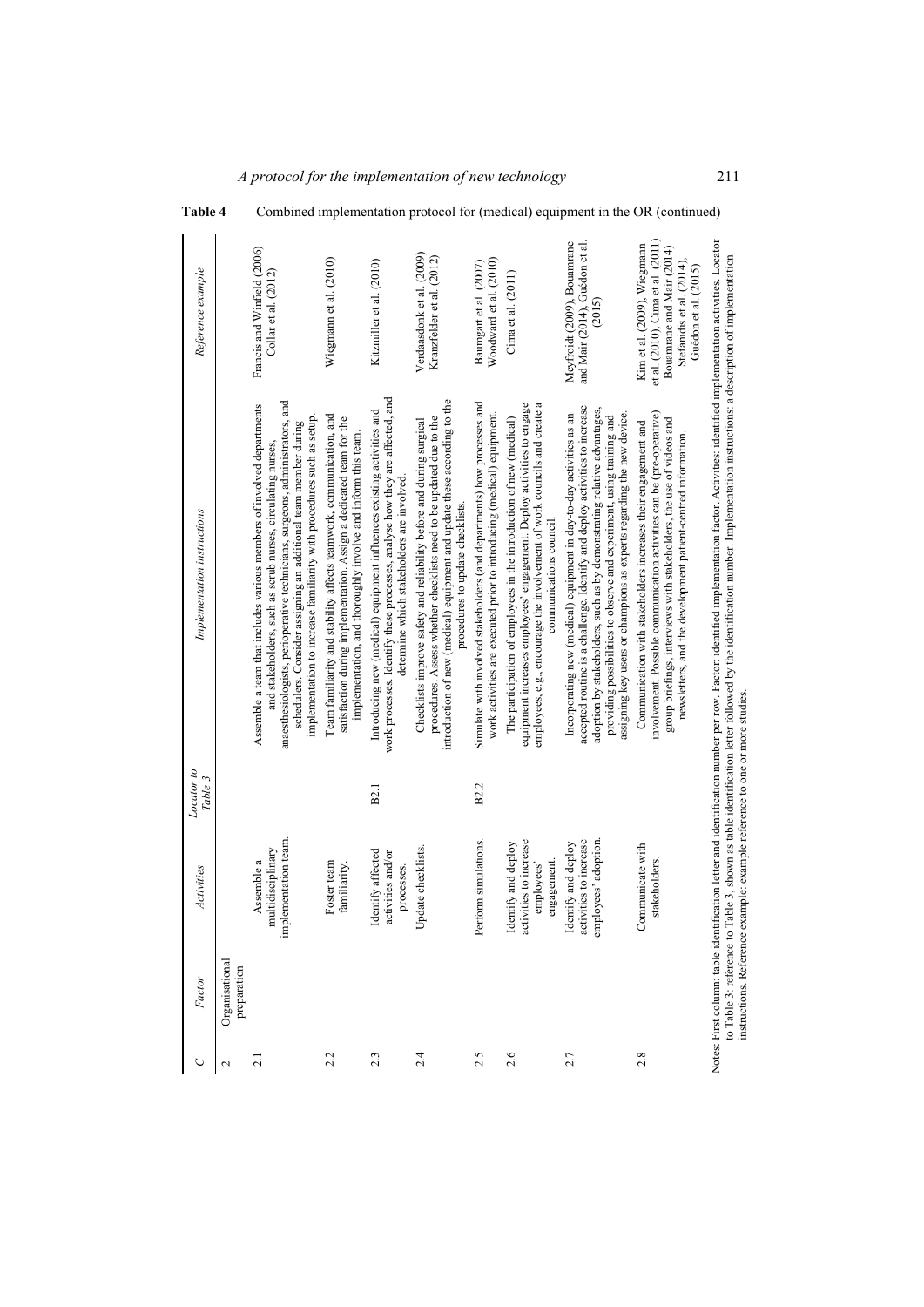|                 | <b>Factor</b>                | Activities                                                                 | Locator to<br>Table 3 | <i>Implementation instructions</i>                                                                                                                                                                                                                                                                                                                                                                | Reference example                                                                            |
|-----------------|------------------------------|----------------------------------------------------------------------------|-----------------------|---------------------------------------------------------------------------------------------------------------------------------------------------------------------------------------------------------------------------------------------------------------------------------------------------------------------------------------------------------------------------------------------------|----------------------------------------------------------------------------------------------|
|                 | Technological<br>preparation |                                                                            |                       |                                                                                                                                                                                                                                                                                                                                                                                                   |                                                                                              |
| $\overline{31}$ |                              | Prepare equipment.                                                         | B3.1; B3.2            | Involved stakeholders should be aware of their role in relation to the new<br>equipment. Therefore, the device should be introduced and demonstrated<br>(medical) equipment. For instance, involved nursing personnel should be<br>familiar with the instrumentation needs and they should be proficient in<br>properly connecting, calibrating, setting up, and using the (medical)<br>properly. | Francis and Winfield (2006)                                                                  |
| 3.2             |                              | Consider ergonomic<br>aspects                                              |                       | equipment should not disturb equipment that is already present, and screens<br>The positioning of new equipment in the OR requires attention, as space is<br>often limited and involved staff must be positioned near the patient. New<br>and tools should be visible and available to surgical support staff.                                                                                    | Lowndes and Hallbeck (2014)<br>Zindel (2000), Rivkin (2009),                                 |
| 3.3             |                              | Prepare interfaces<br>with other information<br>systems.                   |                       | Newly introduced equipment requires integration with other devices in the<br>OR. Consider connectivity to the clinical networks to ensure safety and<br>reliability.                                                                                                                                                                                                                              | Zindel (2000)                                                                                |
| 3.4             |                              | Integrate device<br>within existing<br>environment                         | <b>B2.1</b>           | processes. These workflows must be amended, and existing standard<br>The introduction of new equipment affects current workflows and<br>operating procedures must be updated accordingly.                                                                                                                                                                                                         | Meyfroidt (2009), Kranzfelder<br>Hallbeck (2014), Yusof (2015)<br>et al. (2012), Lowndes and |
| 3.5             |                              | Manage generated<br>data                                                   |                       | system), data can be generated and/or stored. Consider data processing and<br>When introducing equipment (e.g., when introducing a new information<br>security, and develop or update such procedures.                                                                                                                                                                                            | Zindel (2000)                                                                                |
| 3.6             |                              | Interpret screens and<br>troubleshooting                                   |                       | or lights or audibly (alarms). Involved personnel should be able to interpret<br>In case of electronic equipment notifications may occur visibly on screens<br>these notifications and should be able to troubleshoot in case of occurring<br>problems.                                                                                                                                           | Kitzmiller et al. (2010), Samii<br>Francis and Winfield (2006),<br>and Gerganov (2013)       |
|                 |                              | instructions. Reference example: example reference to one or more studies. |                       | Notes: First column: table identification letter and identification number per row. Factor: identified implementation factor. Activities: identified implementation activities. Locator<br>to Table 3: reference to Table 3, shown as table identification letter followed by the identification number. Implementation instructions: a description of implementation                             |                                                                                              |

**Table 4** Combined implementation protocol for (medical) equipment in the OR (continued)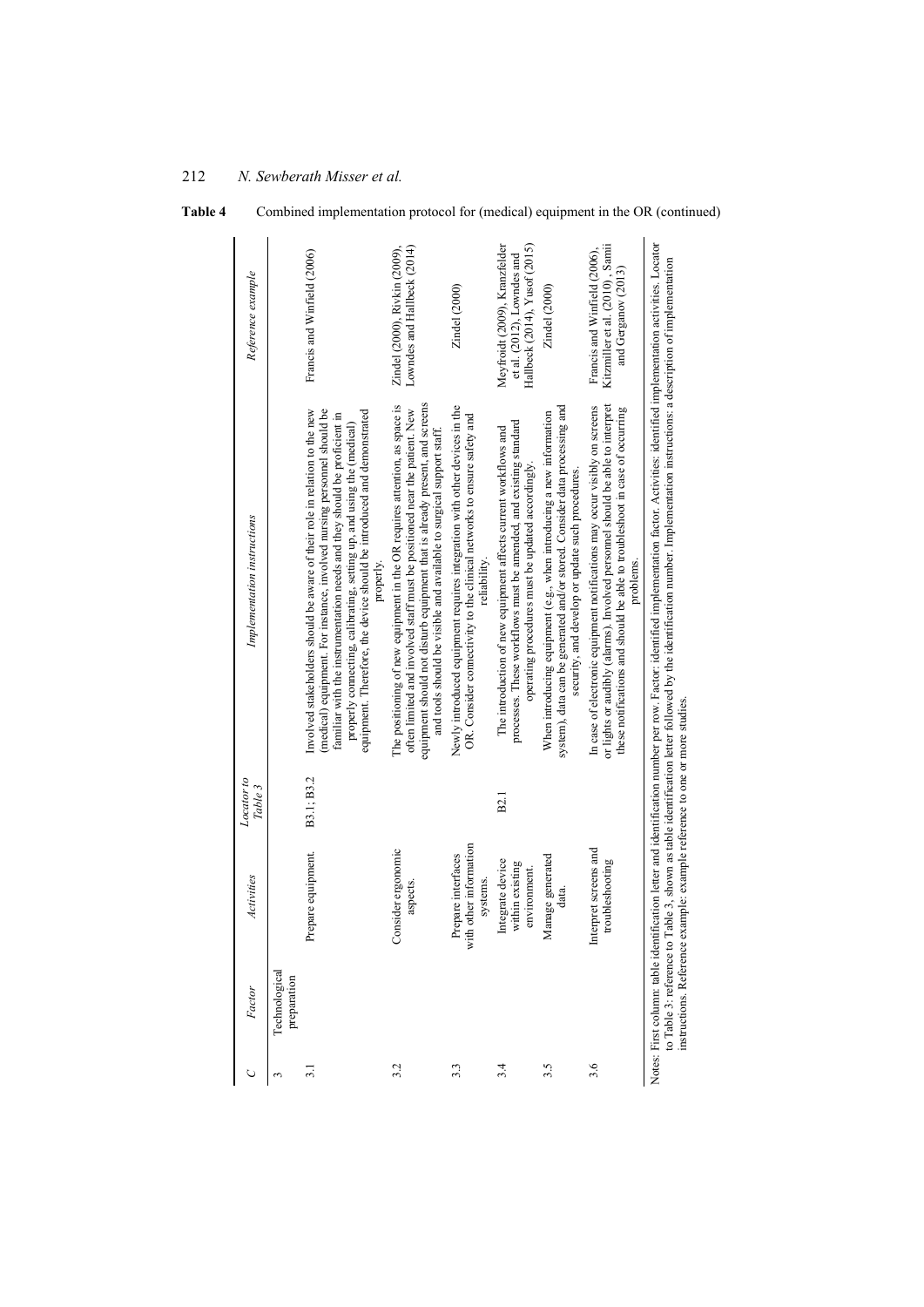#### *3.3 Protocol C: combined protocol for implementation*

In this section, we compose a protocol for the implementation of (medical) equipment in ORs. This protocol is based on the merging of data from protocols A and B, and results are presented in Table 4. As with protocol A, we included factors for implementation and implementation activities. To specify the origin of included activities, we added a locator column to Table 4 that refers to the corresponding section in Table 3. If included activities were (partly) based on activities in Table 3 (protocol B), we included a reference number, such as Bx.y, which refers to Table 3, protocol B and activity record x.y. For each implementation activity, we added implementation instructions. These instructions are based on data from the surveys and literature.

Like in Table 2 (protocol A), the combined protocol for implementation in Table 4 presents five implementation factors and related activities. The establishment of a project plan is one of the factors for implementation of new (medical) equipment. The purpose of the project, strategic and tactical topics, stakeholders and performance factors should be included in this plan. Activities that are necessary for implementation should be identified and included in a project plan.

The second factor concerns the organisation's preparation for the introduction of the new medical equipment. Employees are involved in this process, and a multidisciplinary team must be assembled to increase the familiarity of the team members with the new equipment. The organisation's preparedness must be analysed, and affected activities and processes need to be identified. Checklists may need to be updated, and simulations of the new device must be prepared. Communication activities need to be identified to involve employees and increase their engagement and adoption.

Besides preparation of the organisation and its employees, activities involving technological preparation are required. Equipment needs to be available and prepared, and the OR must be pre-emptively adjusted to accommodate any potential ergonomic changes. Interfacing with other information systems may require attention prior to integrating new equipment in the OR environment. The use of a new device may generate (new) data, and information systems should be prepared and managed accordingly. Staff should be familiar with the new device and capable of troubleshooting if problems occur. A plan for the maintenance of the new equipment should be developed and implemented.

The final implementation factor in Table 4 involves training. Survey data shows that training is perceived as an important element of the introduction of equipment. These training activities were included in the description of the training of involved staff. Based on the survey data, two implementation activities were included in the combined protocol: the assessment of skills and the evaluation of experiences.

#### **4 Discussion**

The implementation of technological equipment in highly complex environments, such as ORs, requires careful preparation, coordination, involvement of stakeholders, and training (Tatnall, 2009; Wu and Yezhou, 2011). The implementation of information systems in and outside healthcare has been the topic of research, and success factors for the implementation of these systems have been identified (Bali and Wickramasinghe, 2010). However, research on the implementation of (medical) equipment is limited and lacks an integral protocol. In our experience, research on technological advancements and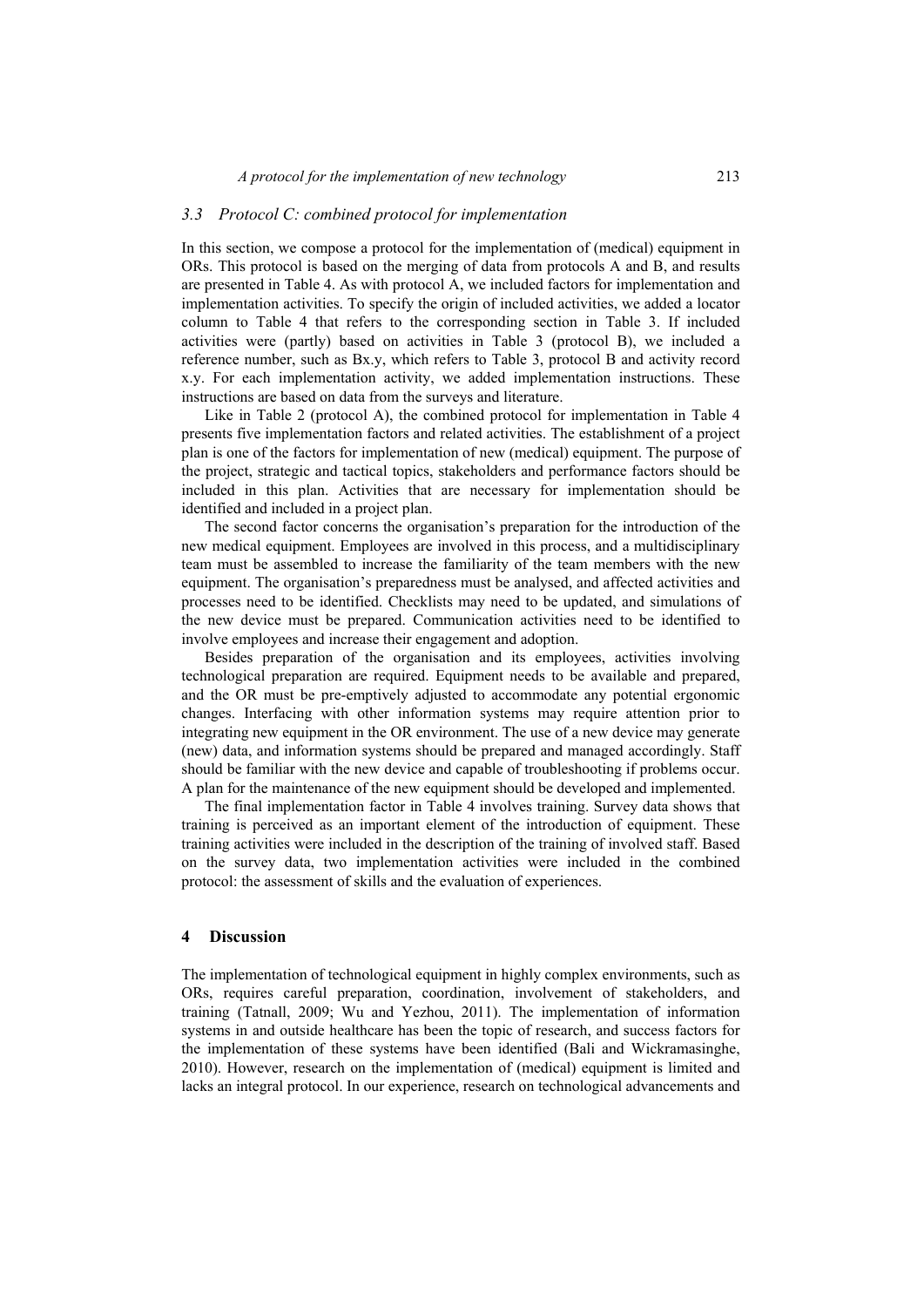pilot studies on ORs are often conducted, but following up after a pilot study remains difficult. In our view, the implementation of equipment in ORs includes the integration of this equipment in day-to-day activities and its adoption by involved staff and an implementation is more comprehensive and complex compared to a pilot study.

In this study, we have introduced a holistic protocol for the implementation of (medical) equipment in ORs (protocol C). This protocol is based on a systematic literature review and an explorative survey that was conducted among surgical support staff. We explored the factors for successful implementation that were identified in these studies. We reviewed various (case) studies on the use and introduction of (surgical) equipment, information systems and quality assessment methods. The literature review resulted in the identification of five implementation factors: the establishment of a project plan, organisational preparation, technical preparation, maintenance, and training. In this protocol (Table 4) these implementation factors are included, and implementation activities that are based on data from an explorative systematic literature review and a survey (Table 2 and Table 3) are provided. A comparison of survey data with the systematic literature review reveals that many of the activities that were identified by respondents involve training, the adjustment of protocols and processes, and stakeholder involvement, whereas the systematic review provides a broader range of activities, including those with regard to maintenance.

We postulate that the combined implementation protocol, as described in Table 4, has theoretical and practical relevance (Venkatraman et al., 1993). This protocol for implementation contributes to the theoretical knowledge base, and in practice, we consider this protocol to be a baseline for the implementation of (medical) equipment in the OR. We expect that broad use of this protocol will reduce the variety of hospital-specific implementation activities, resulting in more standardised implementation activities. As European regulations on the use of medical equipment increase, we expect that standardised implementation activities will contribute to the safe use of medical equipment in ORs (European Parliament and Council of the European Union, 2017; European Union, 2017; Regulation of the European Parliament, 2017). Furthermore, we expect that this protocol provides flexibility for the implementation of (medical) equipment and non-medical equipment in highly complex environments, such as ORs. Survey results demonstrate that the integration of new equipment in day-to-day activities is a challenge. We expect that the use of this protocol will result in integrated activities, more predictable implementation lead times, and improved outcomes, efficiency and adoption (Edmondson et al., 2001).

### **5 Limitations**

This protocol is based on various (case) studies of (medical) equipment and an explorative survey that was conducted among surgical support staff. Other members of surgical support staff, such as anaesthetic (support) staff, operators of (medical) equipment and other departments were not included in this study. Their input could potentially increase the number of implementation instructions. This protocol omits a distinction between activities for specific medical equipment, as defined in the CMT, and equipment for supporting activities. This distinction could be identified in future studies, as this protocol requires validation based on empirical data.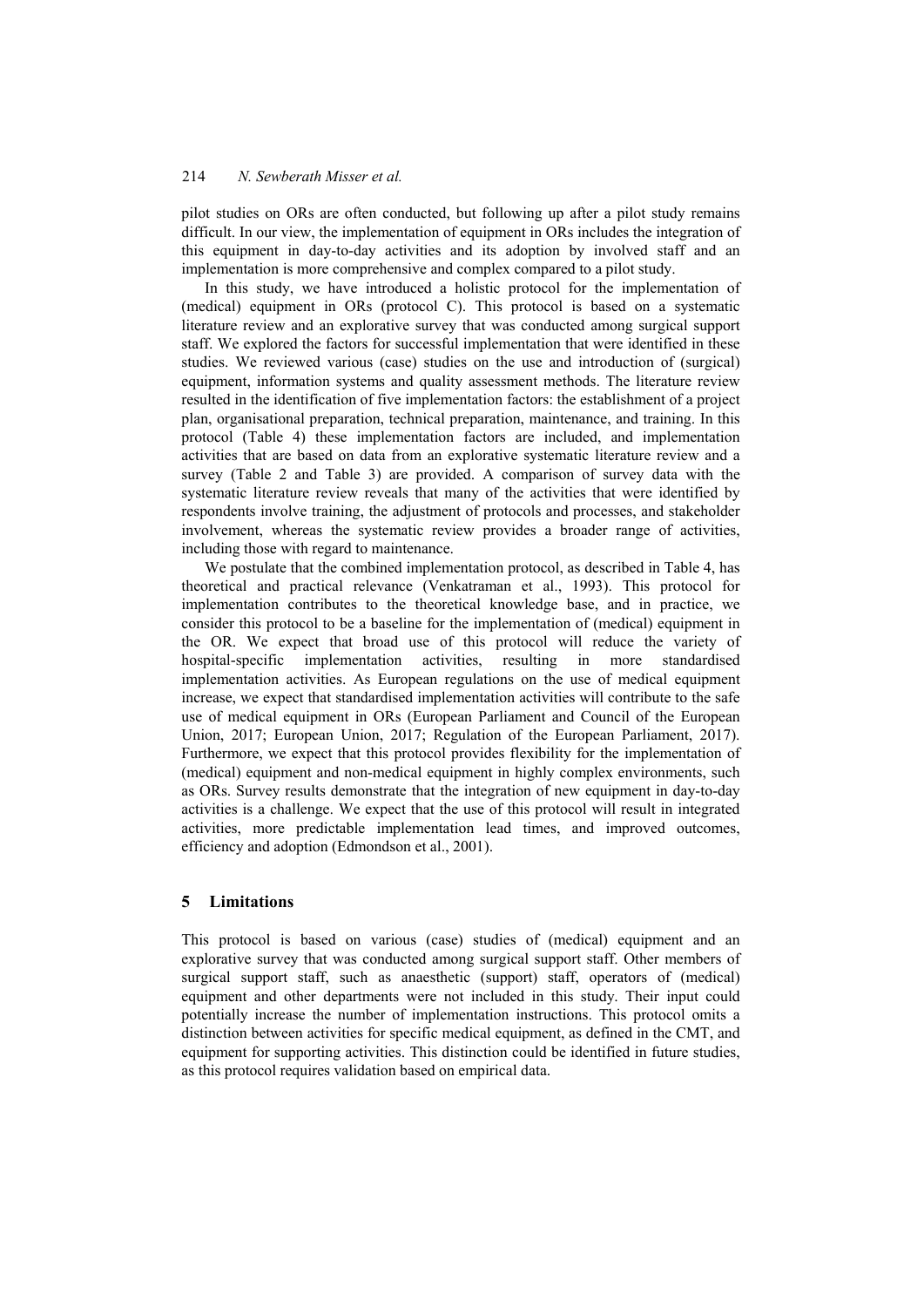### **6 Conclusions and further research**

New medical equipment is implemented in ORs in hospitals around the world, yet an integral protocol for the implementation of such equipment does not currently exist. Based on a systematic literature review and an explorative survey that was conducted among surgical support staff, we have composed a protocol for implementation that consists of five factors and related activities. These factors are the establishment of a project plan, organisational preparation, technological preparation, maintenance, and training. In future studies, we will validate this protocol and related activities, using a pilot study of equipment to be introduced in the OR as an explorative case study. With a focus group, we will assess the completeness and specificity of this protocol. Furthermore, we plan to validate this protocol by implementing equipment in a hospital according to the included implementation factors, activities and instructions.

### **References**

- Ahmed, M., Sevdalis, N., Paige, J., Paragi-Gururaja, R., Nestel, D. and Arora, S. (2012) 'Identifying best practice guidelines for debriefing in surgery: a tri-continental study', *The American Journal of Surgery*, Vol. 203, No. 4, pp.523–529, DOI: http://dx.doi.org/10.1016/ j.amjsurg.2011.09.024.
- Bali, R.K. and Wickramasinghe, N. (2010) 'The critical success factors in the management of projects using innovative approaches', *International Journal of Networking and Virtual Organisations*, Vol. 7, No. 6, p.497, DOI: 10.1504/ijnvo.2010.035401.
- Baumgart, A., Denz, C., Bender, H.J. and Schleppers, A. (2007) 'Computer simulation in operating room management: impacts on process design and performance', *40th Annual Hawaii International Conference on System Sciences (HICSS'07)*.
- Bouamrane, M-M. and Mair, F.S. (2014) 'A study of clinical and information management processes in the surgical pre-assessment clinic', *BMC medical informatics and decision making*, Vol. 14, p.22, DOI: 10.1186/1472-6947-14-22.
- Cima, R.R., Brown, M.J., Hebl, J.R., Moore, R., Rogers, J.C., Kollengode, A., Amstutz, G.J., Weisbrod, C.A., Narr, B.J. and Deschamps, C. (2011) 'Use of lean and six sigma methodology to improve operating room efficiency in a high-volume tertiary-care academic medical center', *Journal of the American College of Surgeons*, Elsevier Inc., Vol. 213, No. 1, pp.83–92, discussion 93-4, DOI: 10.1016/j.jamcollsurg.2011.02.009.
- Collar, R.M., Shuman, A.G., Feiner, S., McGonegal, A.K., Heidel, N., Duck, M., McLean, S.A., Billi, J.E., Healy, D.W. and Bradford, C.R. (2012) 'Lean management in academic surgery', *Journal of the American College of Surgeons*, Vol. 214, No. 6, pp.928–936, DOI: http://dx.doi.org/10.1016/j.jamcollsurg.2012.03.002.
- Crosby, E. and Lane, A. (2009) 'Innovations in anesthesia education: the development and implementation of a resident rotation for advanced airway management', *Canadian Journal of Anesthesia/Journal Canadien D'anesthésie*, Vol. 56, No. 12, pp.939–959, DOI: 10.1007/ s12630-009-9197-4.
- Dey, P.K., Hariharan, S. and Ho, W. (2007) 'Managing healthcare technology in quality management framework', *International Journal of Technology Management*, Vol. 40, Nos. 1–3, pp.45–68, doi:10.1504/ijtm.2007.013526.
- Dutch Hospital Association (2016) *Convenant Veilige Toepassing van Medische Technologie in de Medisch Specialistische Zorg*, Barnyard Creative Powerhouse, Bilthoven.
- Edmondson, A.C., Bohmer, R.M. and Pisano, G.P. (2001) 'Disrupted routines: team learning and new technology implementation in hospitals', *Administrative Science Quarterly*, Vol. 46, No. 4, pp.685–716.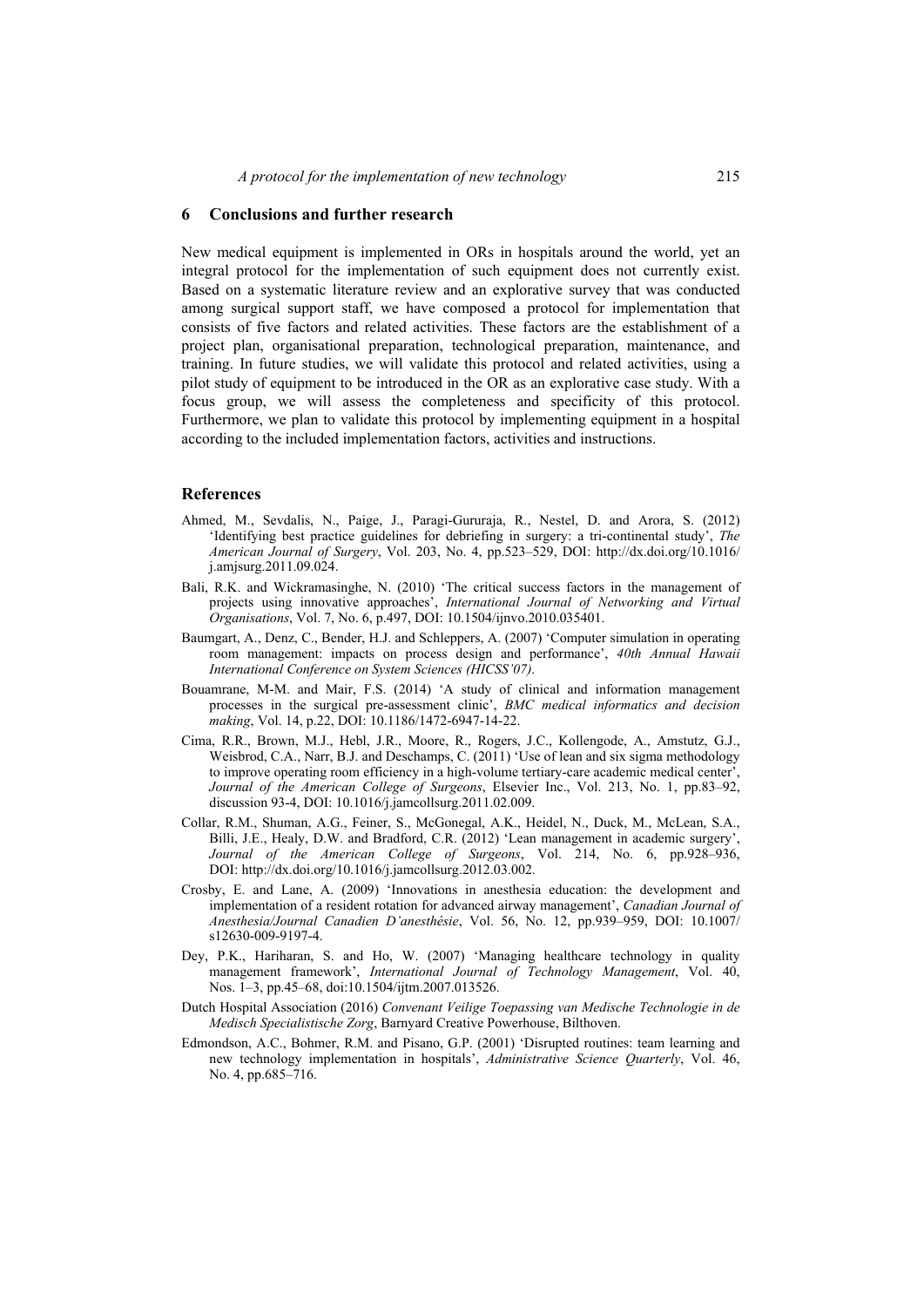- European Parliament and Council of the European Union (2017) 'Regulation (EU) 2017/745 of the European Parliament and of the Council of 5 April 2017 on medical devices', *Official Journal of the European Union*, April, 2014, Vol. 60, pp.1–175 [online] https://www.emergogroup.com/sites/default/files/europe-medical-devices-regulation.pdf%0A, http://data.europa.eu/eli/reg/2017/745/oj (accessed 12 November 2018).
- European Union (2017) 'Medical Devices Regulation (MDR)', *Official Journal of the European Union*, [online] https://eur-lex.europa.eu/legal-content/EN/TXT/PDF/?uri=OJ:L:2017:117: FULL&from=EN (accessed 12 November 2018).
- Francis, P. and Winfield, H.N. (2006) 'Medical robotics: the impact on perioperative nursing practice', *Urologic Nursing*, Vol. 26, No. 2, pp.99–109.
- Guédon, A.C.P., Wauben, L.S.G.L., de Korne, D.F., Overvelde, M., Dankelman, J. and van den Dobbelsteen, J.J. (2015) 'A RFID specific participatory design approach to support design and implementation of real-time location systems in the operating room.', *Journal of Medical Systems*, Vol. 39, No. 1, p.168, DOI: 10.1007/s10916-014-0168-0.
- Kang, E., Massey, D. and Gillespie, B.M. (2015) 'Factors that influence the non-technical skills performance of scrub nurses: a prospective study', *Journal of Advanced Nursing*, Vol. 71, No. 12, pp.2846–2857, DOI: 10.1111/jan.12743.
- Kim, Y.J., Xiao, Y., Hu, P. and Dutton, R. (2009) 'Staff acceptance of video monitoring for coordination: a video system to support perioperative situation awareness', *Journal of Clinical Nursing*, England, Vol. 18, No. 16, pp.2366–2371, DOI: 10.1111/j.1365-2702.2008.02429.x.
- Kitzmiller, R.R., Anderson, R.A. and McDaniel, R.R. (2010) 'Making sense of health information technology implementation: a qualitative study protocol', *Implementation Science : IS*, BioMed Central Ltd., Vol. 5, No. 1, p.95 [online] http://www.mendeley.com/research/makingsense-health-information-technology-implementation-qualitative-study-protocol-2/ (accessed 8 February 2016).
- Kranzfelder, M., Zywitza, D., Jell, T., Schneider, A., Gillen, S., Friess, H. and Feussner, H. (2012) 'Real-time monitoring for detection of retained surgical sponges and team motion in the surgical operation room using radio-frequency-identification (RFID) technology: a preclinical evaluation', *Journal of Surgical Research*, Vol. 175, No. 2, pp.191–198, DOI: http://dx.doi.org/10.1016/j.jss.2011.03.029.
- Low, D., Walker, I., Heitmiller, E.S. and Kurth, D. (2012) 'Implementing checklists in the operating room', *Paediatric Anaesthesia*, France, Vol. 22, No. 10, pp.1025–1031, DOI: 10.1111/pan.12018.
- Lowndes, B.R. and Hallbeck, M.S. (2014) 'Overview of human factors and ergonomics in the OR, with an emphasis on minimally invasive surgeries', *Human Factors and Ergonomics in Manufacturing and Service Industries*, Wiley Subscription Services, Inc., A Wiley Company, Vol. 24, No. 3, pp.308–317, DOI: 10.1002/hfm.20383.
- Meyfroidt, G. (2009) 'How to implement information technology in the operating room and the intensive care unit', *Best Practice and Research Clinical Anaesthesiology*, Vol. 23, No. 1, pp.1–14, DOI: 10.1016/j.bpa.2008.07.004.
- Nguyen, T.D., Guo, H., Naguib, R.N.G. and Wickramasinghe, N. (2011) 'A view of 21st century healthcare industry and software quality improvement practices', *International Journal of Networking and Virtual Organisations*, Vol. 9, No. 2, p.155, DOI: 10.1504/ ijnvo.2011.042416.
- Peltokorpi, A., Alho, A., Kujala, J., Aitamurto, J. and Parvinen, P. (2008) 'Stakeholder approach for evaluating organizational change projects', *International Journal of Health Care Quality Assurance*, England, Vol. 21, No. 5, pp.418–434, DOI: 10.1108/09526860810890413.
- Regulation of the European Parliament (2017) 'Regulation (EU) 2017/746 of the European Parliament and of the Council on in vitro diagnostic medical devices and repealing Directive 98/79/EC and Commission Decision 2010/227/EU', *Official Journal of the European Union* February, 2013, L177, pp.176–331, DOI: http://data.europa.eu/eli/reg/2017/746/oj.